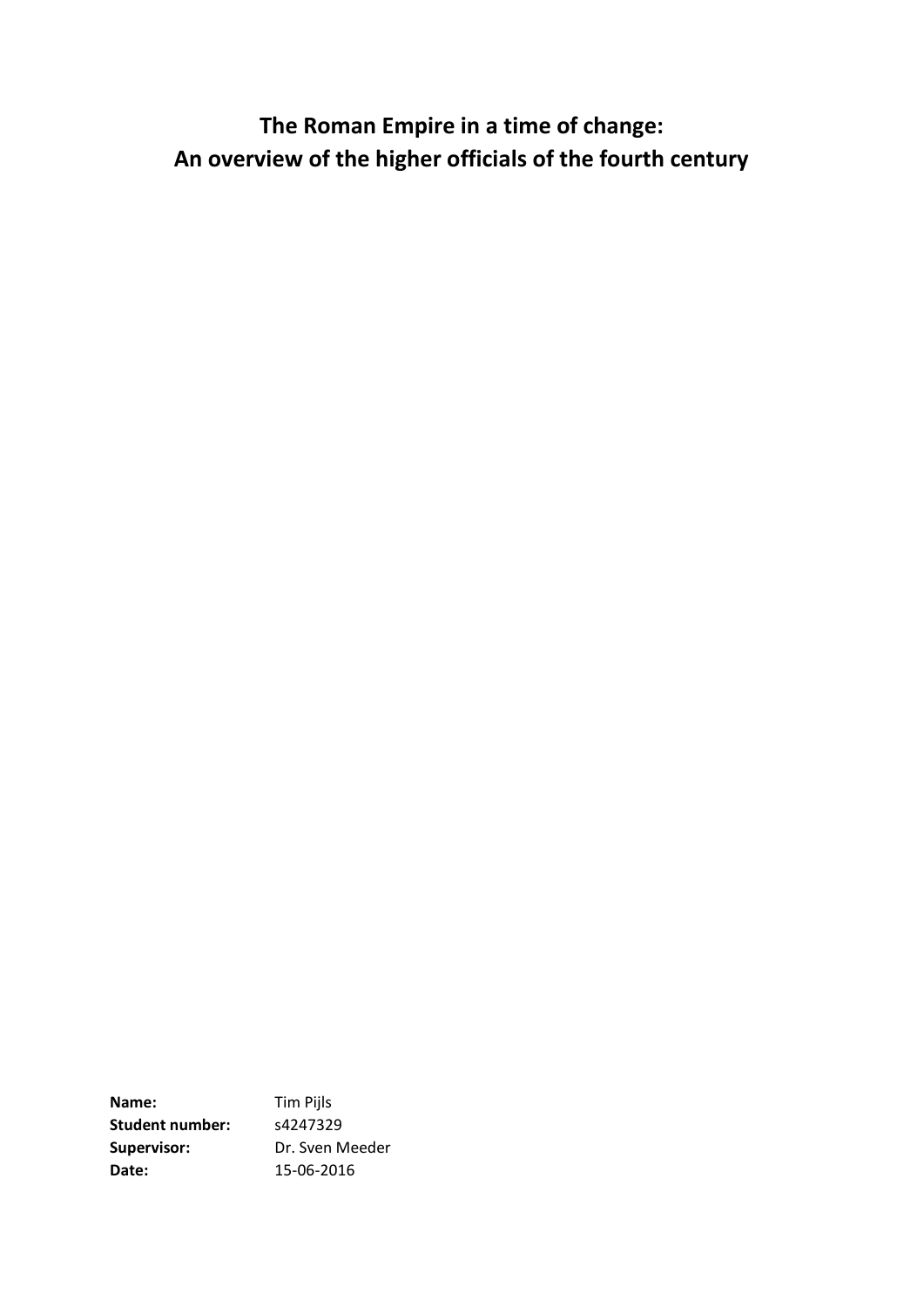# **Contents**

| Introduction - An empire reinvented                                   | 3  |
|-----------------------------------------------------------------------|----|
| Chapter 01 - The hierarchical system of the fourth century            |    |
| 1.1 The sources                                                       |    |
| 1.2 A new army structure                                              | 8  |
| 1.3 The ranking of the higher military command                        | 9  |
| 1.4 The relation between administrative and military officials        | 15 |
| Chapter 02 – The status of the higher officials of the fourth century | 18 |
| 2.1 The concept of status                                             | 18 |
| 2.2 The higher officials and status                                   | 18 |
| 2.3 Social mobility in the higher rankings                            | 25 |
| Conclusion - The higher officials invested                            | 27 |
| Bibliography                                                          | 29 |
| Sources                                                               | 31 |
|                                                                       |    |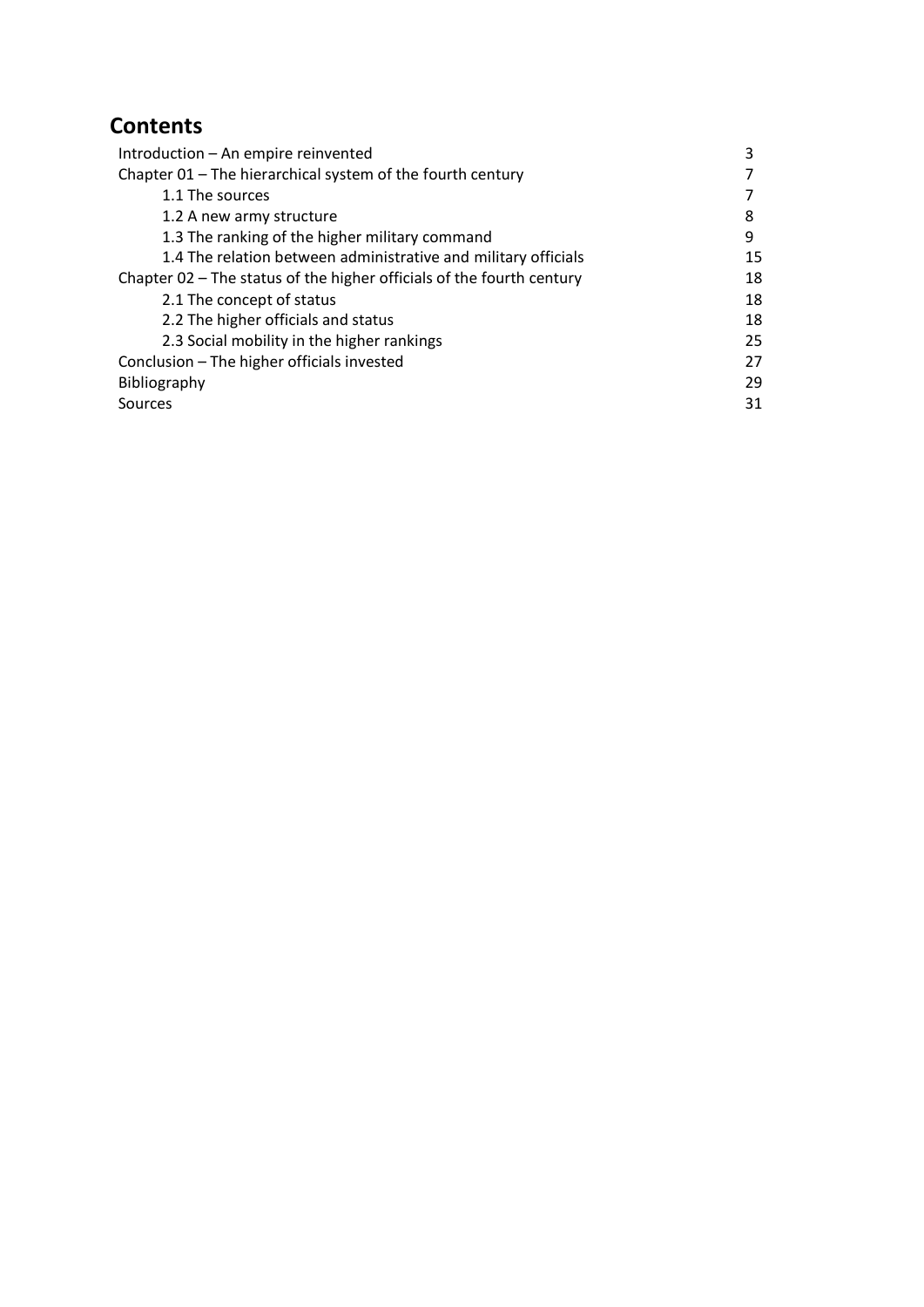## **Introduction – An empire reinvented**

With the start of the fourth century C.E. a time of internal struggle ended and a dynamic period started. These developments are generally considered to have started during the reign of Diocletian (emperor 284-305 C.E.) and Maximian (emperor 286-305 C.E.). In the time of the Roman Republic, as well as the first three centuries C.E., a system in which officials served in both civil and military offices known as the *cursus honorum* formed the core of the political organization.<sup>1</sup> This ended around the start of the fourth century when the old administrative structure was subjected to a series of reforms, resulting in the decrease of the size of the provinces, the creation of the dioceses as a new administrative layer and the creation of prefectures as the top layer over the course of the fourth century, as well as the development of a new military system consisting out of border and field armies.<sup>2</sup>

Just like developments on the administrative side, the Roman military was subjected to a large change in the way the military operated. In the time of the Republic and the first three centuries C.E., the Roman army consisted of units placed alongside the border of the Roman Empire, which would be drawn upon in the case of a war. Over the course of several decades around the start of the fourth century this army system was transformed into a new form, with two distinct sections. These sections are the earlier mentioned border army, the *limitanei*, and a new permanent field army, the *comitatenses.*<sup>3</sup>

The role fulfilled by the *limitanei* strongly corresponds with the old role of the Roman Army. The troops in the border armies were, as the name suggests, placed alongside the border of the Roman Empire and served as a static form of protection against their enemies and were permanently garrisoned in fortresses and fortress-cities along the borders of the empire. The *limitanei*, as the border army is often called by modern scholars, were known under a number of names which were often used as synonyms, even though their meaning might slightly deviate from the connotation attached to *limitanei*. These names, *ripariences, ripences, castellani,* and *burgarii*, are being used in several sources whereas the term *limitanei* did not appear until 363, where it was mentioned in a law in the *Codex Theodosianus*. The function of the border forces was threefold. Firstly, the border forces controlled who and what entered and left the Roman Empire. The second function was intelligence gathering about the regions beyond the borders and gathering intelligence about the possibility of attacks by enemies. The third and most obvious function was the defense of the border and the stopping of raids on the Roman Empire from outside.<sup>4</sup>

The counterpart of the *limitanei* is formed by the *comitatenses* who fulfilled a dynamic role, instead of static defense. The *comitatenses* are still surrounded by a lot of uncertainty and discussion by modern scholars, which will be addressed later. The main task of the field army was the support of the *limitanei* and being used on campaigns. The field armies consisted out of three types of troops, the *palatini*, the *comitatenses* proper *and pseudocomitatenses*. Originally the *comitatenses* served under the emperor and their commanders the *magister peditum* and *magister equitum*. Later the structure of the field armies changed and smaller regional armies started to appear. Around 350 there would be a smaller

<sup>1</sup> Horst Wolfgang Böhme, *Römische Beamtenkarrieren: Cursus honorum* (Stuttgart, 1977), 9; Louise Revell, *Ways of being Roman: discourses of identity in the Roman West* (Oxford, 2016), 70.

<sup>&</sup>lt;sup>2</sup> Daniëlle Slootjes, *The governor and his subjects in the later Roman Empire* (Leiden, 2006), 2-3.

<sup>3</sup> Pat Southern, *The Roman army: a social and institutional history* (Oxford, 2006), 247-248.

<sup>4</sup> Hugh Elton, *Warfare in Roman Europe AD 350-425* (Oxford, 1997), 97, 204-206; Benjamin Isaac, 'The meaning of the terms *limes* and *limitanei*', *The Journal of Roman Studies* 78 (1988), 125-147, esp. 146-147; Gary A. Crump, 'Ammianus and the late Roman army', *Zeitschrift für Alte Geschichte* 22 (1973), 91-103, esp. 99-100.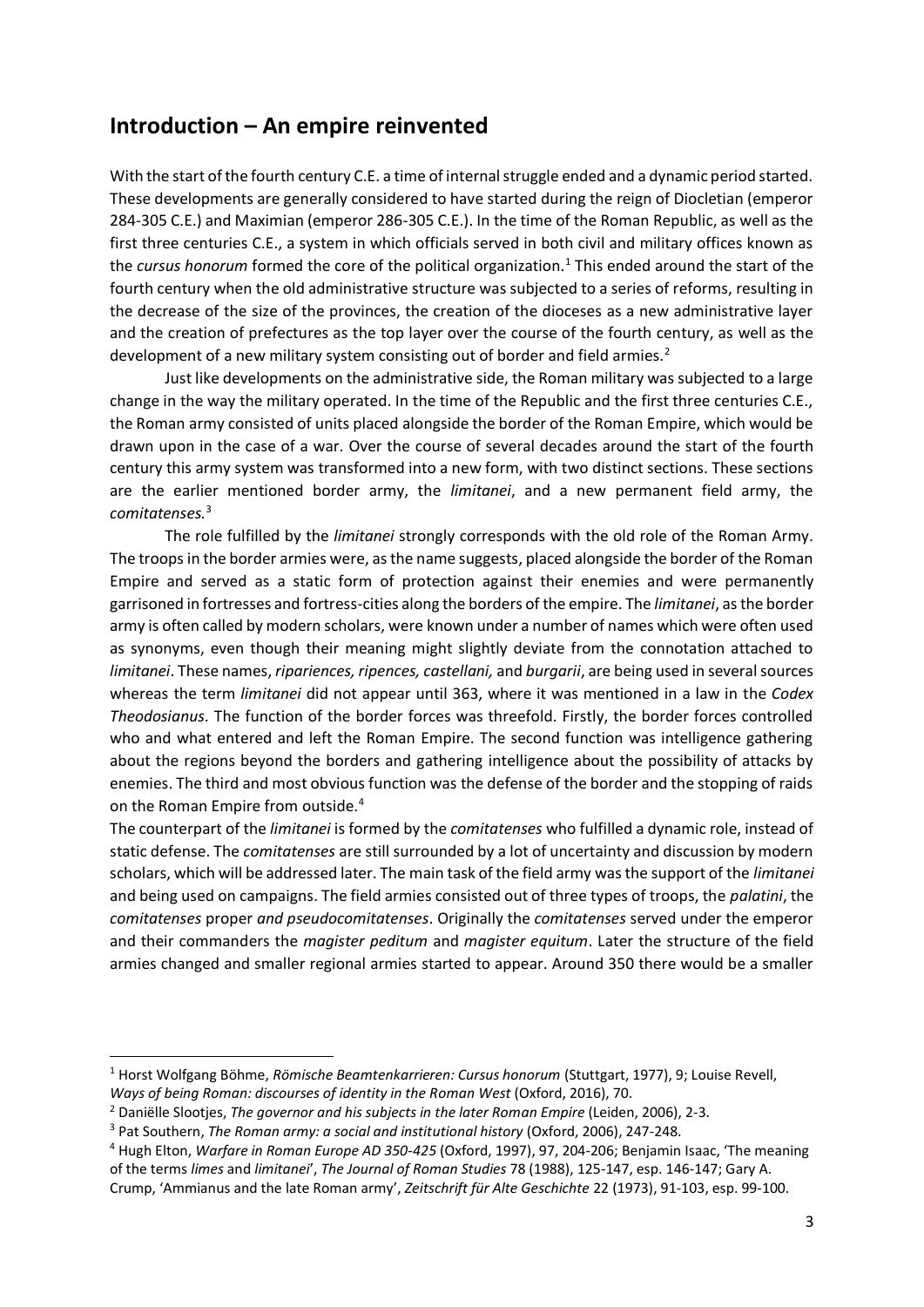regional army next to the army that was traveling with the emperor and around 370 the number of armies would be increased again to respond to threats alongside the borders.<sup>5</sup>

Many of the developments taking place in this time are unclear to modern historians and subjected to discussion. One of the main discussions around this era is the creation of the fourthcentury governing system. This discussion is often illustrated with the introduction of the new military system and the associated new commanders, indicating the start of specialization in both branches of the government. This debate is split into three schools of thought, starting with the idea that the new field armies were first introduced under the reign of Gallienus (emperor 253-268 C.E.). This idea is supported by the existence of an army consisting out of cavalry units placed under a single commander. Furthermore, the existence of *duces* and *comes rei militaris* in the time of Gallienus support the argument, even though it is in a hybrid form in which many governors still had the military command.<sup>6</sup> Pat Southern (2006) argues against this idea by stating that Gallienus was hard pressed for fast moving military troops, which resulted in the creation of the field army. This field army has been interpreted as the first mobile field army by Byzantine chronicler George Cedrenus, but should not be seen as such. Next to this argument the existence of the *duces* and *comes* is explained as fulfilling their old function, in which they served as special commanders taking command over multiple units for a limited time, instead of being permanent commanders in the structure which would later be found in the fourth century Roman Empire.<sup>7</sup> The second school of thought in this debate has a broader support from modern scholars and states that the changes in the system of governance were the work of Diocletian. The new offices were implemented under Diocletian and the first form of a mobile army in the form of the *comitatus* was developed.<sup>8</sup> This school is further expanded by the historians Arnold Jones (1964) and John Mann (1977), arguing in favor of the vision that the developments were started under the reign of Diocletian, but finished during the reign of Constantine (emperor 306-337 C.E.). They support this vision by pointing out that under the reign of Diocletian and Maximian several *duces* had taken over the border command, but that there were still a lot of places governed by the old system.<sup>9</sup> The historians of the third school in this debate regard the newly created structure as the work of Constantine, instead of the previous emperors. This last group argues that the *comitatus* under the rule of Diocletian are merely a bodyguard, while the *comitatenses* under Constantine are a fully developed field army. They support their view with a law in the *Codex Theodosianus* from 325, which specifically mentions the field army troops alongside the border forces and the imperial guards.<sup>10</sup> The last argument is refuted using the *Acta Maximiliani*. In the *Acta Maximiliani*, dating from 295, the suggestion is made that the *comitatus* under Diocletian formed a semi-permanent force and did not just served as bodyguards.<sup>11</sup> Stephen Williams and Gerard Friell (1994) argued against this idea by stating that prior to the time of Constantine armies that were going on campaign were drafted from

<sup>5</sup> Elton, *Warfare in Roman Europe*, 208-209; Martinus J. Nicasie, *Twilight of empire: the Roman army from the reign of Diocletian until the battle of Adrianople* (Amsterdam, 1998), 16-18; John B. Bury, 'The provincial list of Verona', *The Journal of Roman Studies* 13 (1923), 127-151, esp. 127.

<sup>6</sup> Lukas de Blois, *The policy of the emperor Gallienus* (Leiden, 1976), 49-50; Bury, 'The provincial list of Verona', esp. 127.

<sup>7</sup> Southern, *The Roman army*, 248-249; Pat Southern and Karen R. Dixon, *The late Roman army* (London, 1996), 59.

<sup>8</sup> Southern, *The Roman army*, 249-250.

<sup>9</sup> Arnold H.M. Jones, *The later Roman Empire 285-602: a social economic and administrative survey* (Oxford, 1964), 607; John C. Mann, '*Duces* and *comites* in the 4th century', in: D.E. Johnston (ed.), *The Saxon Shore* (London, 1977), 11-14, esp. 11-14.

<sup>10</sup> Nicasie, *Twilight of empire*, 6-7; Codex Theodosianus, 7.20.4, trans. Clyde Pharr (Princeton, 1952).

<sup>11</sup> William Seston, 'Du "comitatus" de Dioclétien aux "comitatenses" de Constantin', *Historia: Zeitschrift für Alte Geschichte* 4 (1955), 284-296, esp. 294.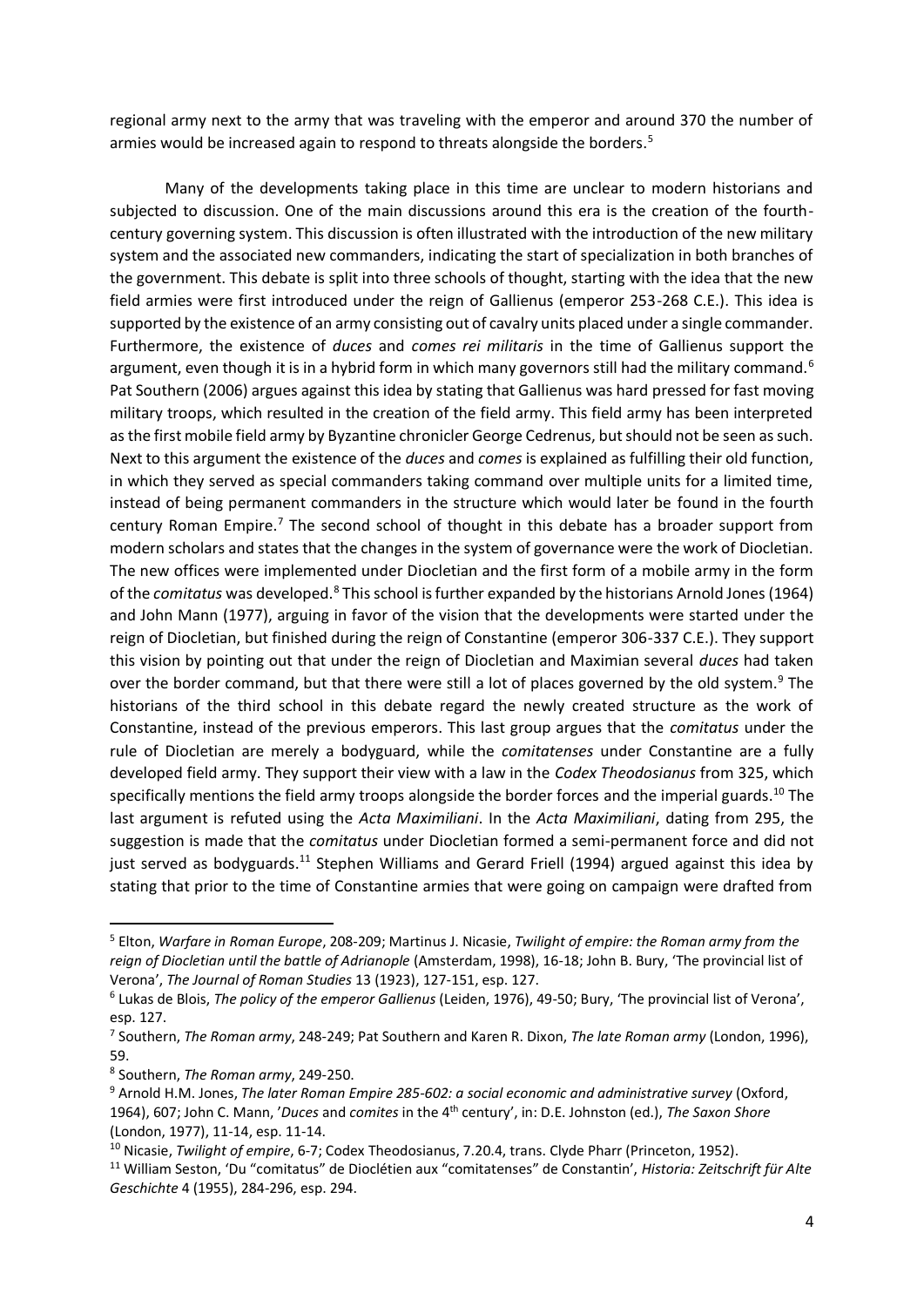the border units. This was untrue for the time of Constantine after his war against Licinius (emperor 308-324 C.E.) in 324. Constantine kept the entire army used in the campaign in existence, instead of sending the units home to their original posts. $^{12}$ 

A discussion closer to the topic of this thesis is centered on the hierarchical structure of the Roman army. This discussion tries to categorize different officials in the military system and place them in a hierarchical order. One of these hierarchies is provided by Stephen Williams and Gerard Friell (1994), in which they look at the respective ranking of the *magistri equitum, peditum,* and *militum* and the *duces and comes*. They provide a schematic overview of the system, but fail to produce sources to support their system.<sup>13</sup> An earlier reconstruction has been made by Arnold Jones (1964), which is mainly based on the *Notitia Dignitatum*. The reconstruction made by Jones strongly resembles the schematic overview provided by Williams and Friell, but the heavy reliance on one source makes this reconstruction less trustworthy and in need of support of additional sources.<sup>14</sup> The reconstruction made by Dietrich Hoffmann (1969) is again overly dependent on the *Notitia Dignitatum* and is comparable to the reconstruction made by Jones.<sup>15</sup> The reconstruction made by Martinus Nicasie (1998) utilizes Zosimus as an additional source to research the hierarchical structure of the *magistri*. The reconstruction lacks the command structure directly under the *magistri* and the relative position of the *duces* and *comes rei militaris*. 16

Connected to this matter is the discussion of the usage of title of *magister* and the inconsistencies revolving around it. The title of *magister* was paired with difficulty, due to apparent inconsistencies in the sources. As pointed out by Pat Southern and Karen Dixon (1996), the military officer Silvanus was addressed using two different titles in the scope of the same year. These titles, *magister equitum et peditum* and *comes et magister militum,* have different connotations. Added to this inconsistency was the interchangeability of the titles *magister utriusque militiae* and *magister militum*, which imply an all-encompassing command.<sup>17</sup> A solution to this problem has been provided by Arthur Boak (1915), who suggested that all three titles were merely variants on the same function that appeared in different time frames. $18$ 

Strongly connected to the discussion above is the discussion around the title of the *limitanei* and the function it implies. The *limitanei* of the sixth century C.E. were known as the lowest grade soldiers available, an equivalent to militia.<sup>19</sup> Whether or not the title applies the same type of troops in the fourth century is discussed among modern scholars. Scholars like Theodor Mommsen (1889) and Michael Rostovtzeff (1957) argued that the border forces started to be replaced by farming communities, whom were responsible for the border defense, as early as the third century.<sup>20</sup> Jones (1964) argued against the idea of the fourth century *limitanei* being equivalent to the sixth century *limitanei*, based on the treatment of the latter.<sup>21</sup> This argument is supported by the historians Benjamin Isaac (1988) and John Mann (1977), who claims the usage of the term *limitanei* to indicate the so-called

<sup>12</sup> Stephen Williams and Gerard Friell, *Theodosius: the empire at bay* (London, 1994), 75-77.

<sup>13</sup> Williams and Friell, *Theodosius*, 182-188

<sup>14</sup> Jones, *The later Roman Empire 285-602*, 608-610.

<sup>15</sup> Dietrich Hoffmann, *Das spätrömische Bewegungsheer und die Notitia Dignitatum* (Düsseldorf, 1969), 7.

<sup>16</sup> Nicasie, *Twilight of empire*, 76-81.

<sup>17</sup> Southern and Dixon, *The late Roman army*, 58; *Codex Theodosianus,* 7.1.2; *Codex Theodosianus,* 8.7.3.

<sup>18</sup> Arthur E.R. Boak, 'The Roman magistri in the civil and military service of the empire', *Harvard Studies in Classical Philology* 26 (1915), 73-164, esp. 123.

<sup>19</sup> Southern, *The Roman army*, 250-251.

<sup>&</sup>lt;sup>20</sup> Michael Rostovtzeff, *The social and economic history of the Roman Empire* (Oxford, 1957), 425-428; Theodor Mommsen, 'Das Römische Militärwesen Seit Diocletian', *Hermes* 24 (1889), 195-279, esp. 209-211.

<sup>21</sup> Jones, *The later Roman Empire 285-602*, 649-654.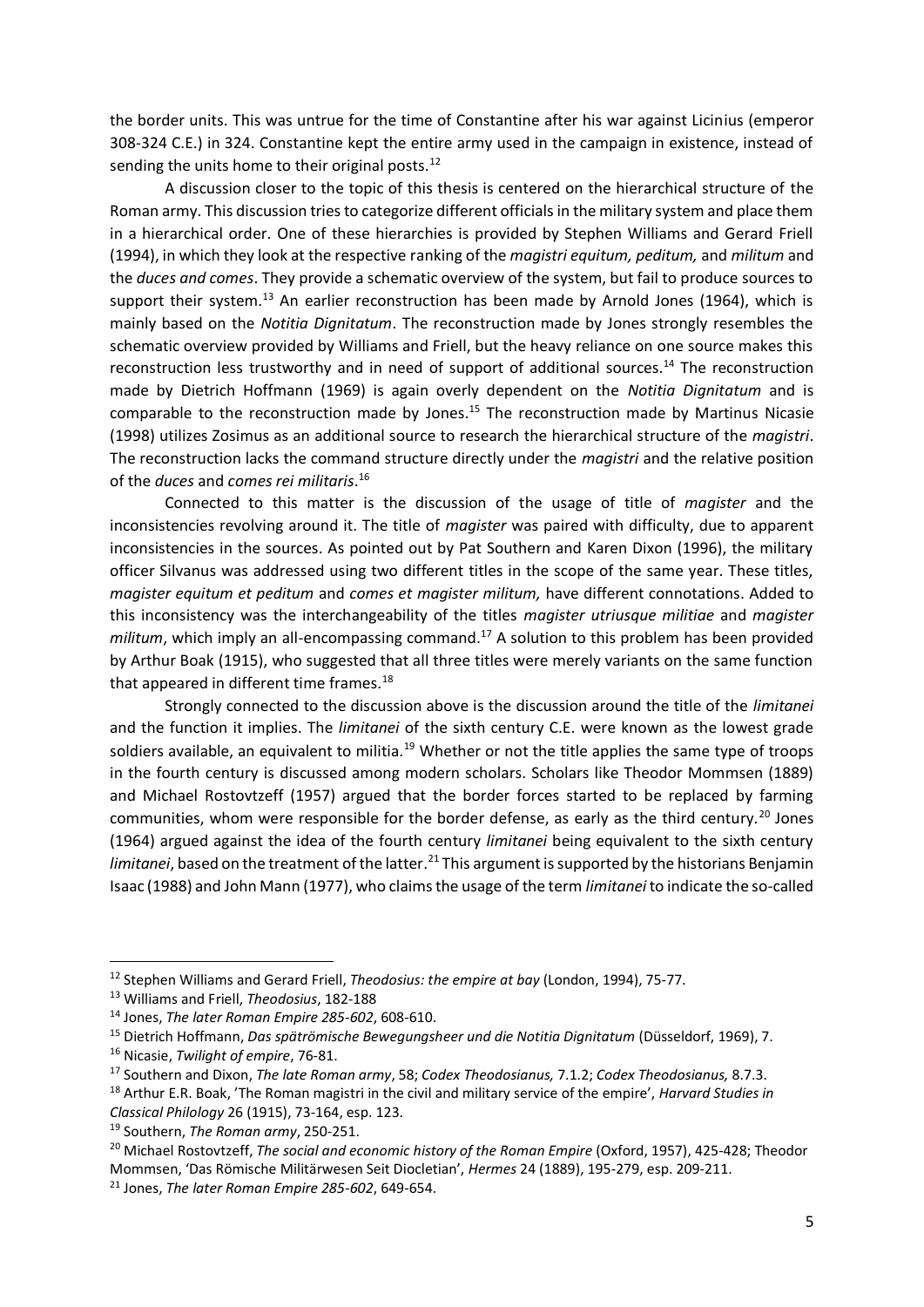farmer soldiers is a form of anachronism. The sources used to support this argument are less reliable due to the strong anachronistic tendencies within.<sup>22</sup>

The topic of this thesis has a strong connection to the developments taking place in the fourthcentury Roman Empire. The changes in both the administrative system and the military system lead to a new internal hierarchy within the empire and a shift in status for the different offices at the top level. This thesis will attempt to do two things: firstly, try to unravel the hierarchy within the empires top level and secondly, look at the status held by the various officials. To answer this problem within the scope of this thesis several offices have to be excluded and only the praetorian prefect, vicar and governors on the administrative side and the *magistri peditum, equitum, and militum* and their subordinates the *duces and comes* will be analyzed on the military side.

The hierarchy and status of the top level officials within the Roman Empire will be analyzed in the scope of two chapters. The first chapter will attempt to reconstruct a hierarchy. This will be done by first analyzing the military's hierarchy and then compare this hierarchy with their administrative counterparts. The sources that are going to be used for this analysis consist of both official documents and Roman historians, which will be combined to provide a better image of the hierarchy. These sources will be paired with the *Prosopography of the Later Roman Empire I: AD 260-395* (1971) by Arnold Jones, John Martindale and John Morris, which contains a collection of all known Roman officials in the fourth century.<sup>23</sup> The second chapter will attempt to fulfill the second part of this thesis and determine the status held by the various officials in the Roman Empire. For this purpose the same sources as for chapter one will be used, as well as the hierarchical system determined in that chapter to analyze the difference.

<sup>22</sup> Isaac, 'the terms *limes* and *limitanei*', esp. 139-141; Mann, '*Duces* and *comites*', 13.

<sup>23</sup> Arnold H.M Jones, John R. Martindale, and John Morris, *The prosopography of the later Roman Empire I: AD 260-395* (Cambridge, 1971).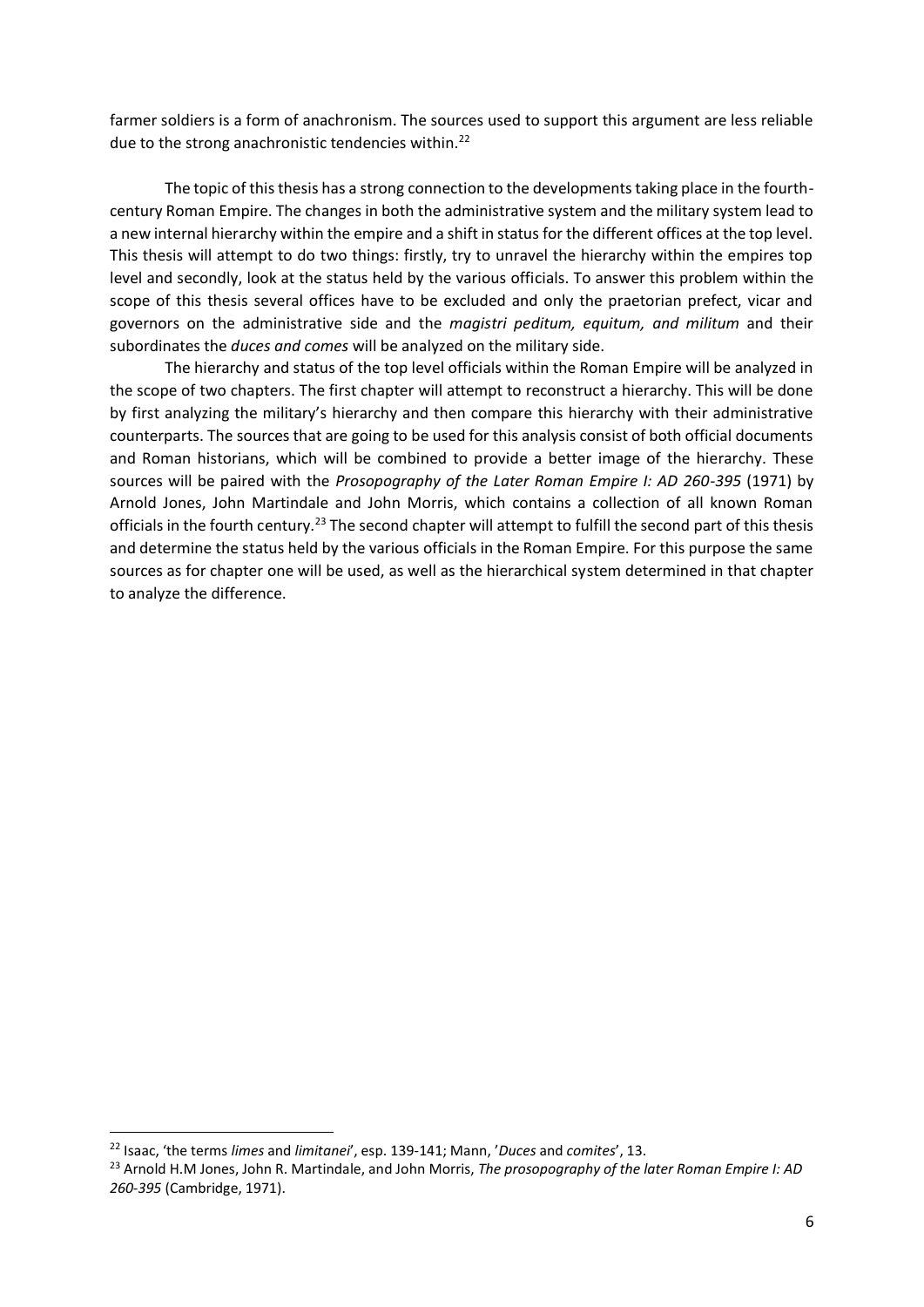## **Chapter 01 – The hierarchical system of the fourth century**

Around the end of the third and the start of the fourth century C.E, the Roman Empire's official order, in which administrative and military duties were combined, experienced an overhaul. This resulted in a new system in which the two orders were separated, but still interconnected. The new military hierarchy included a number of new ranks. This was accompanied by a new complex hierarchical structure within the Roman Empire, both in terms of military offices and the positions of military officials relative to the administrative bureaucrats. In this chapter an attempt will be made to clarify both the hierarchy in the Roman army and their hierarchical standing compared to the administrative side. I will limit myself to the officers and officials within the higher command structure and those operating on the provincial or supra-provincial level. The main officers will thus be the *magistri equitum, peditum,* and *militum* for the highest command and the *comes rei militaris* and the *duces* for the second level of command. On the administrative side the praetorian prefect, vicar, and governors operation on a provincial level or higher will be analyzed.

### **1.1 The sources**

 $\overline{a}$ 

The extant sources on the fourth-century army structure are few in number. They include formal and literary sources. The most frequently used formal sources are the Theodosian Code and the *Notitia Dignitatum*, <sup>24</sup> while the best-know literary sources are the writings of Roman historians, who can provide a different perspective than presented by the formal sources, like Ammianus Marcellinus and Zosimus.<sup>25</sup> Each of the sources has its own limitations and challenges, which should be kept in mind while analyzing them. Sources like the writings of Roman historians like Ammianus Marcellinus can provide a different perspective on the subject than the rigid formal sources, which do not show any flexibility where it may have existed. On the other hand, the literary sources are formed by their context and are dependent on the sources of information used by the author.<sup>26</sup>

The two formal sources are frequently used in the analysis of the fourth century. When utilizing the sources to do this the time frame in which they were made is important to keep in mind. The *Notitia Dignitatum* is a text consisting out of two parts, one for the East and one for the West. The eastern portion of the text got its last revision around 395, while the western potion continued to be revisioned until 419.<sup>27</sup> The compilation of the other formal source, the *Codex Theodosianus*, was completed in 437. The laws it contains have been issued between 313 and 437, covering the entire area of interest.<sup>28</sup> Of the two sources written by Roman historians, the *res gestae* by Ammianus Marcellinus are often cited. The work of Ammianus covers the period between Nerva's (emperor 96- 98 C.E.) ascension to the throne in 96 C.E. to the battle of Adrianople in 378. Of this period the last 25 years are written based on the personal experiences of the author. A systematic description of the military system is lacking, but key features of the Roman military are often mentioned.<sup>29</sup>

<sup>24</sup> *Clyde Pharr e.a., The Theodosian Code and novels and the Sirmondian constitutions: a translation with commentary, glossary, and bibliography* (New York, 1952); *Seeck, Otto, Notitia Dignitatum, accedunt notitia Urbis Constantinopolitanae et latercula provinciarum* (Frankfurt am Main, 1962).

<sup>25</sup> Zosimus, *New history 2.33.3,* transl. Ronald T. Ridley (Sydney, 2006); Ammianus Marcellinus, *Res Gestae*, transl. John C. Rolfe (London, 1935-1940).

<sup>&</sup>lt;sup>26</sup> Crump, 'Ammianus and the late Roman army', 92.

<sup>27</sup> Michael Kulikowski, 'The "Notitia Dignitatum" as a historical source', *Historia Zeitschrift für Alte Geschichte*  49 (2000), 358-377, esp. 360.

<sup>28</sup> John F. Matthews, *Laying down the law: a study of the Theodosian Code* (London, 2000), 10-11.

<sup>29</sup> Gavin Kelly, *Ammianus Marcellinus: the allusive historian* (Cambridge, 2008), 1; Crump, 'Ammianus and the late Roman army', esp. 92-93.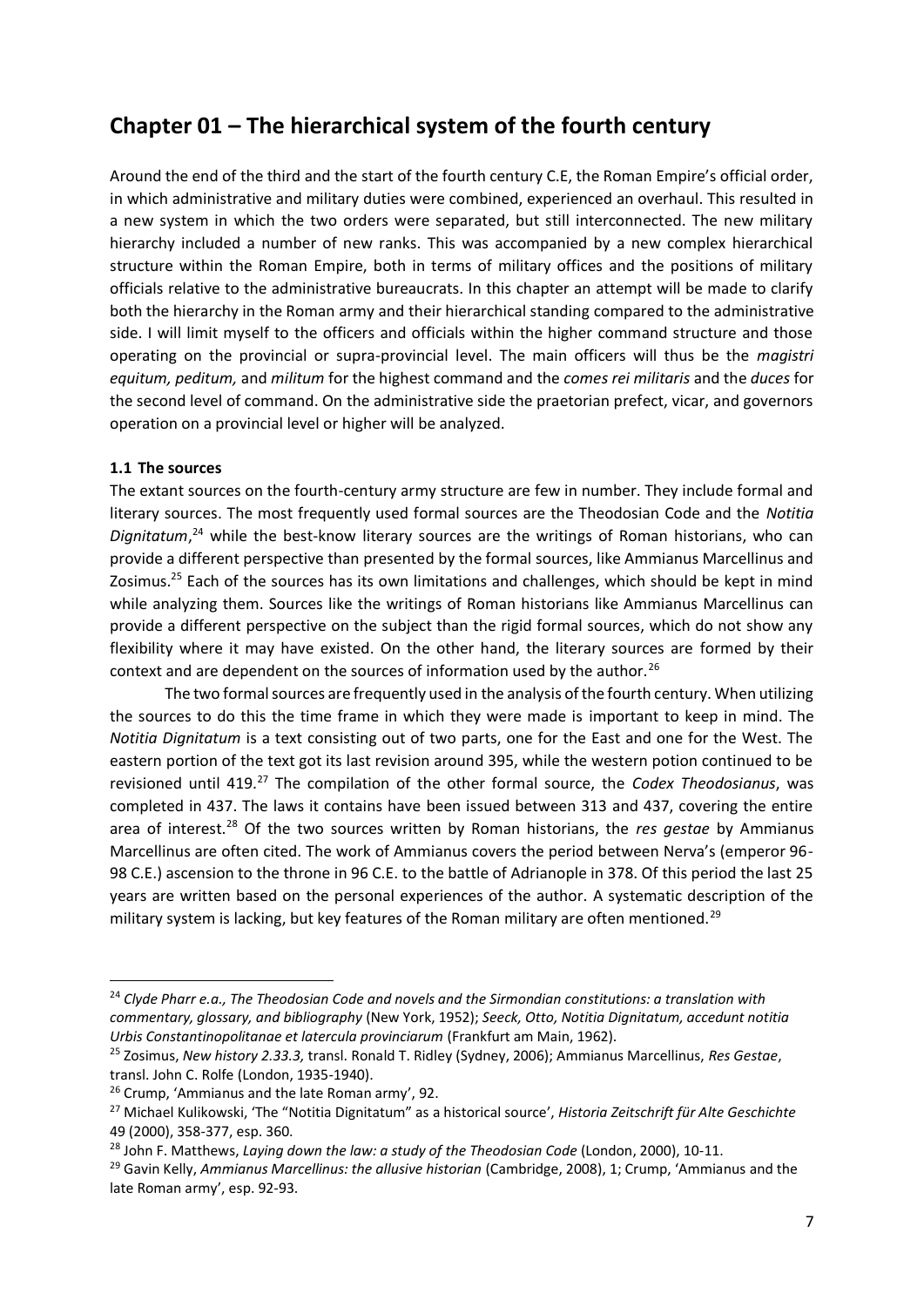#### **1.2 A new army structure**

In the introduction a brief overview was given on the account of the two new parts of the fourthcentury Roman army. These two parts, the *limitanei* and the *comitatenses*, changed the way the Roman army was operated and introduced new military officials to take command. The development of this new army structure did not happen in a short period of time and continued over the course of the fourth century. The officers of interest for this thesis are the *magister equitum* and *magister peditum*, with the later addition of the *magister militum*, followed by the *comes rei militaris and the duces*. In order to analyze the military hierarchy of this time a brief introduction is in place, explaining the developments regarding the higher military officials.

The newly created army structure under Constantine was completed with the creation of two commanding offices: those of the *magister equitum* and the *magister peditum*. These commanders were most likely meant to be operating on an equal footing, since the offices were created in order to reduce the power held by a single individual, namely the prefect. As an added safeguard the praetorian prefects still outranked the *magistri* in charge of the armies.<sup>30</sup> The commanders took over the position previously held by the praetorian prefect. None of the commanders in charge of the field armies before 343 are known by name. The information about their existence is provided solely by Zosimus, but although he wrote long after the events, there is no reason to doubt this information.<sup>31</sup>

The basic structure created by Constantine changed over the years, together with the changing structure of the field armies. Around the midpoint of the fourth century, when there were several regional armies, as well as armies under the direct command of the emperor, a new type of command was introduced, the *magister militum*. These *magistri* commanded the smaller field armies in Illyricum and Gaul in the West and in Orient in the East.<sup>32</sup> With the appearance of the *magistri militum* the command structure of the Roman army changed. During the reign of Constantine the *magistri* served on an equal footing. The system in the second half of the fourth century – depicted by the *Notitia Dignitatum* – however, suggests that the *magistri* in charge of the emperor's field army held a higher position. These *magistri* gained the suffix *praesentalis* and would be placed above the regional commanders. In the western half of the empire the organization changed only slightly, with all units in the empire officials commanded by either the *magister peditum praesentalis* or the *magister equitum praesentalis.<sup>33</sup>*

As pointed out in the introduction the title of *magister* appears to have been applied inconsistently in the official documents. The *Codex Theodosianus* provides an example for one of these *magisters*, Silvanus, who is addressed by two different titles in laws of the same year. These titles were *magister equitum et peditum* and *comes et magister militum*. The *magistri* did not know a sharp division between the two branches of the military and both the *magister peditum* as the *magister equitum* commanded a mixture of infantry and cavalry. Combined with the possible development pointed out by Arthur Boak, the change in the title could have been a development in the naming or be regarded as a synonym.<sup>34</sup>

Below the command of the *magistri* was a layer of officers who served the *magistri* directly. These officers held the rank of *comes rei militaris* and *duces*. As stated by Pat Southern and Karen Dixon

<sup>30</sup> Southern and Dixon, *The late Roman army*, 57-58; John Michael O'Flynn, *Generalissimos of the Western Roman Empire* (Alberta, 1983), 4-5.

<sup>31</sup> Southern and Dixon, *The late Roman army*, 57-58; O'Flynn, *Generalissimos of the Western Roman Empire*, 4-

<sup>5;</sup> David S. Potter, *The Roman Empire at bay AD 180-395* (London, 2004), 454; Zosimus, *New history 2.33.3*.

<sup>32</sup> Elton, *Warfare in Roman Europe*, 208-209.

<sup>33</sup> Nicasie, *Twilight of empire*, 78-79.

<sup>34</sup> Nicasie, *Twilight of empire*, 78; Boak, 'The Roman magistri', 123.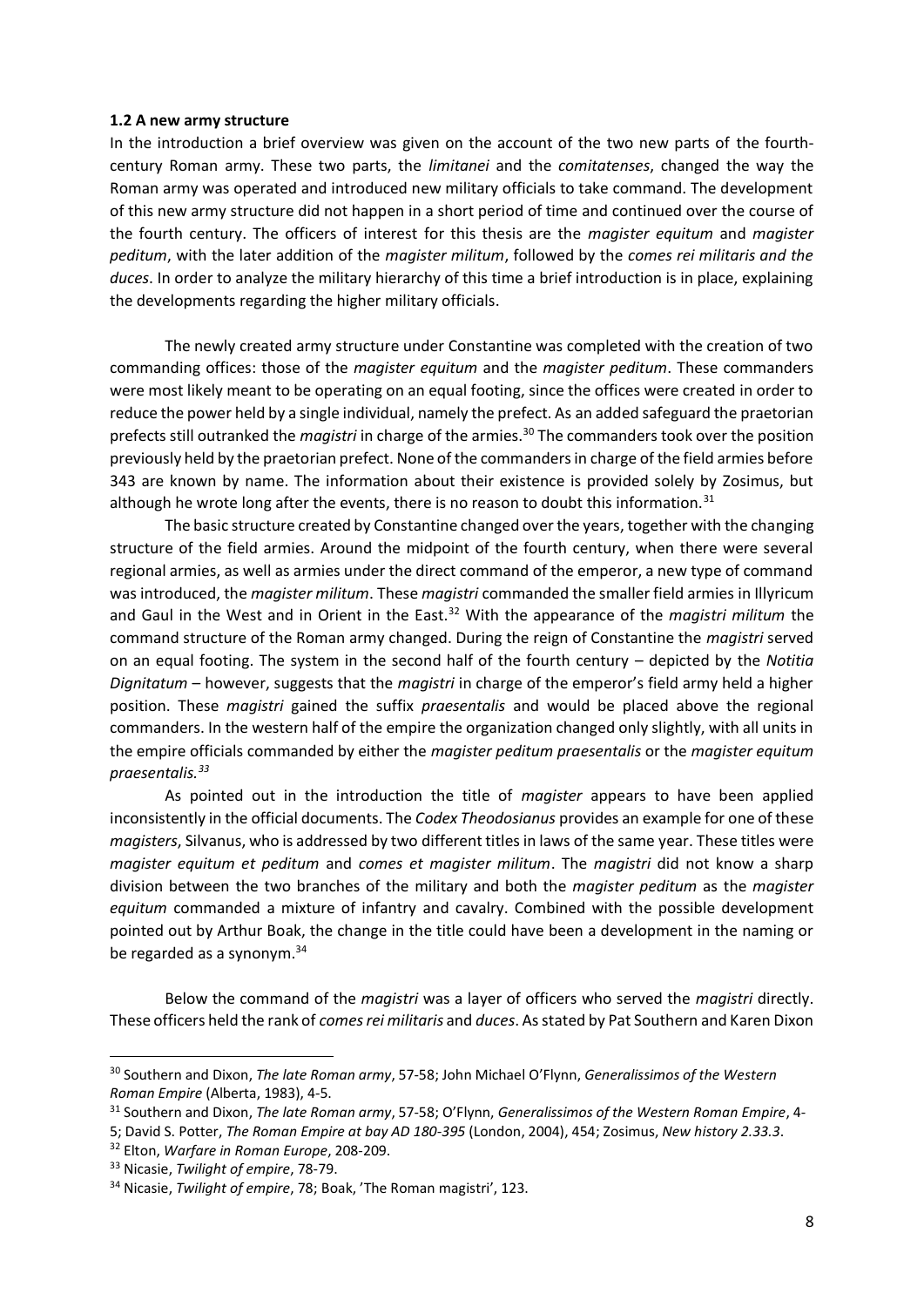in their 1996 book the distinction between the ranks of both the *duces* and the *comes rei militaris* is so vague that the rankings are often discussed in conjunction, without making sharply defined divisions between the two.<sup>35</sup>

The rank of the *dux* was originally given to any officer who temporarily acted above his usual rank. The function of the *dux* changed over time until at the end of the third century it became a regular office. The *duces* held authority over the troops of the *limitanei* in the border regions, which were not under direct control of the *comitatenses* or *palatini* (the emperor's personal forces). The authority wielded by the *duces* stretched either over a single province, resulting in the addition of the name of the province to the title, or sometimes over multiple provinces, in which case the *duces* would be called *dux limitis*. This expansion of the authority of the *duces* beyond the provincial structure was a response to the threat from outside of the Empire. The duties of the *duces* were mainly formed by the recruitment of new soldiers into the army and assigning them to the correct units, overseeing the collection and distribution of the resources to the different army units, and repairing the fortifications and, should the circumstances demand it, building new fortifications. They reported to their commanding officer and the praetorian prefect, who was responsible for providing provisions to the army.<sup>36</sup>

The rank of the *comes rei militaris*, even though it was developed in unison with the rank of *duces*, derived from a different source. The title was originally an honorary title bestowed on the members of the emperor's entourage. This honorary title would not come with a military rank. In time, the titles *comes* came to denote a range of regular functions, both civilian and military. In case of the military command the *comes* would be styled the *comes rei militaris*. However, in the case of an official already holding another military rank, the honorary, non-military title *comes* could be carried in conjunction, resulting in titles like *comes et magister equitum* or *comes et dux* or *comes et praeses*. The scope of the authority of these *comes* could vary as much as that of the *duces*, and could range from smaller commands to frontier commands and even commanding smaller field armies in the later fourth century.<sup>37</sup>

The difference between the *duces* and *comes rei militaris* cannot easily be determined based on their function. The *duces*in general are in command of the frontier regions of the empire, but there are exceptions. The *Notitia Dignitatum* described eight *comes* in command of frontier regions, instead of the *duces*, two in the East and six in the West.<sup>38</sup> To determine the difference the use of more information than their basic functionality is required.

#### **1.3 The ranking of the higher military command**

The respective ranking system of the higher military command, consisting out of the *magistri*, *comes rei militaris*, and *duces* is complex. It is important to note that changes were made to the system over time and that the structure of command in the East differed from the hierarchy in the West. The most important change to this ranking system is the implementation of differences between East and West, developed in the second half of the fourth century, adding a second layer of command under the *magistri* in the East.

Stephen Williams and Gerard Friell proposed the ranking system as seen in figure 1 and 2. They did not provide any references to source material, although it seems to be at least partly based on the *Notitia Dignitatum.<sup>39</sup>* The generalized power structure as shown in figure 1 held true for the period

<sup>35</sup> Southern and Dixon, *The late Roman army*, 59.

<sup>36</sup> Southern and Dixon, *The late Roman army*, 59; Southern, *The Roman army*, 254-256.

<sup>37</sup> Southern and Dixon, *The late Roman army*, 59.

<sup>38</sup> *Seeck, Notitia Dignitatum*, 2, 104.

<sup>39</sup> Williams and Friell, *Theodosius*, 188.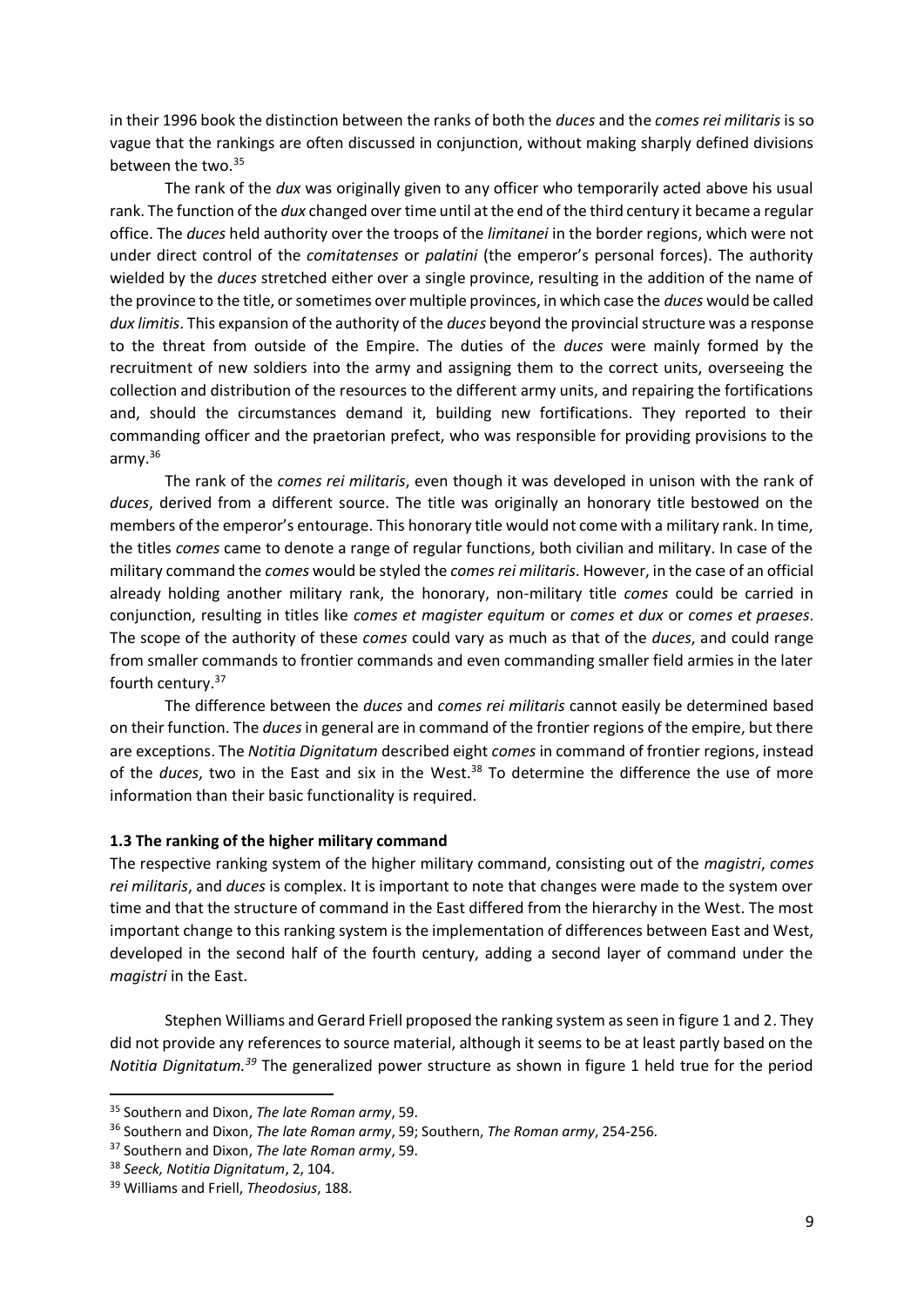from Constantine to Stilicho (394-408 C.E.), which corresponds with the period between the creation of the field armies and the start of the fifth century, covering the entire period of interest for this thesis. The schedule as provided for the east held true for the period between Theodosius I (emperor 379-395 C.E.) and Arcadius (emperor 383-402 C.E.).<sup>40</sup> A noteworthy element in figure 1 is the elevated position of the *magister peditum*, compared to the equal ranking in the East as shown in figure 2. This inconsistency between East and West in based on the speculation that the *magister peditum* and *magister equitum* in the West were based on a basis of seniority. However, this is not supported by any sources and cannot be deemed as trustworthy.<sup>41</sup>



*Figure 1 Schematic overview of the higher command in the West <sup>42</sup>*

An alternative structure is presented by Arnold Jones and is mostly based on the *Notitia Dignitatum*, which he denotes as almost the only source available. Due to the inconsistencies in the source it is impossible to fully reconstruct the military system under the *magistri*. The western system is based under three *magistri* according to Jones. The bulk of its troops were placed in Italy under the *magistri praesentales* and an additional substantial body was placed in Gaul under a subordinate *magister equitum*. The rest of the soldiers of the field armies are placed under the *comes rei militaris* in Spain, Illyricum, Britain, Tingitania and Africa. The rest of the troops were placed under the *duces* and belonged to the frontier army. The eastern system, as portrayed by Jones, is divided into five equal parts, of which two were stationed near Constantinople at the disposal of the Emperor. The other three parts were stationed in Illyricum, Thrace and Oriens, commanded by *magistri utriusque militiae.* The frontier armies were commanded by a *comes rei militairis* in Egypt and Isauria (the latter serving a double role as a governor). The other frontier areas were controlled by several *duces*. Although the *Notitia Dignitatum* suggests that the *duces* were under direct control of the emperor, Jones argues that a law from the early fifth century shows otherwise, indicating that the *duces* were placed under the command of the *magistri*. 43

<sup>40</sup> ibidem, 187.

<sup>41</sup> Ibidem. 77.

 $42$  ibidem, 188.

<sup>43</sup> Jones, *The later Roman Empire 285-602*, 608-610; *Seeck, Notitia Dignitatum,* 2, 104; *Codex Theodosianus,*  15.11.1.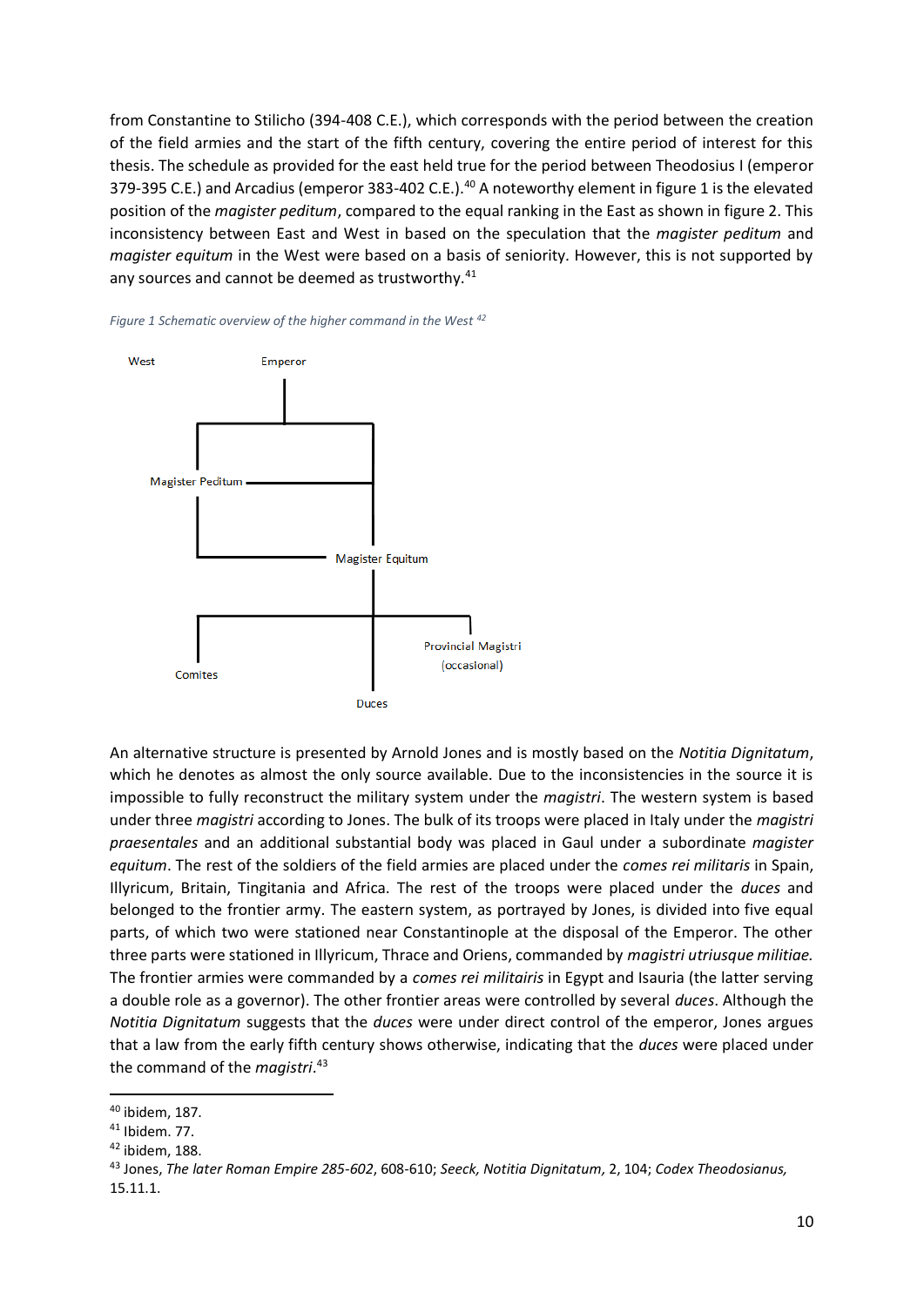*Figure 2 Schematic overview of the higher command in the East <sup>44</sup>*



Other sources have been incorporated into the reconstructions made by various scholars to confirm the information provided by the *Notitia Dignitatum*. Michael Nicasie described a development that perhaps helped define the military structure in the East. In the *Notitia Dignitatum* the *magistri peditum* are placed under the command of the *magister peditum praesentalis* and *magister equitum praesentalis*. In passage 4.27 in Zosimus' *New History* it becomes evident that before this structure was developed under the start of the reign of Theodosian I (emperor 379-395 C.E.), there most likely was a system with five *magistri* in equal positions, who all gained equal payment and status. In the same passage it is mentioned that before the change made by Theodosian there was a structure of just two *magistri*, one *magister peditum* and one *magister equitum*. <sup>45</sup> The analysis provided by Nicasie mentions the complex position of the *duces* and *comites*, of which hardly anything is known. However, due to the close cooperation between the *comitatenses* and the *limitanei,* it seems probable that the *duces* from the *limitanei* were placed under the command of the *magistri militum* of their region. This is supported by the *Notitia Dignitatum Occidentis* (the list for the western side), which mentions the *duces* and *comites* as under *dispositio* of the *magister peditum*. <sup>46</sup> The analysis of the western side matches the previous reconstruction made by Jones.

The position of the higher command in the army is described in a fairly clear fashion by the *Notitia Dignitatum,* as shown by various scholars. At the end of the fourth century there were five *magistri* in charge of the army in the East and three in the West. The only question about their ranking that remains is the position held by their subordinates, the *comes rei militaris* and the *duces* and their relative position to each other is, however, less clear. Their position as the subordinates of the *magistri* has been made clear by the examples provided by Nicasie and Jones, who based their arguments on

<sup>44</sup> Williams and Friell, *Theodosius*, 188.

<sup>45</sup> Nicasie, *Twilight of empire*, 77-78; Zosimus, *New history 4.27*.

<sup>46</sup> Nicasie, *Twilight of empire*, 77-78.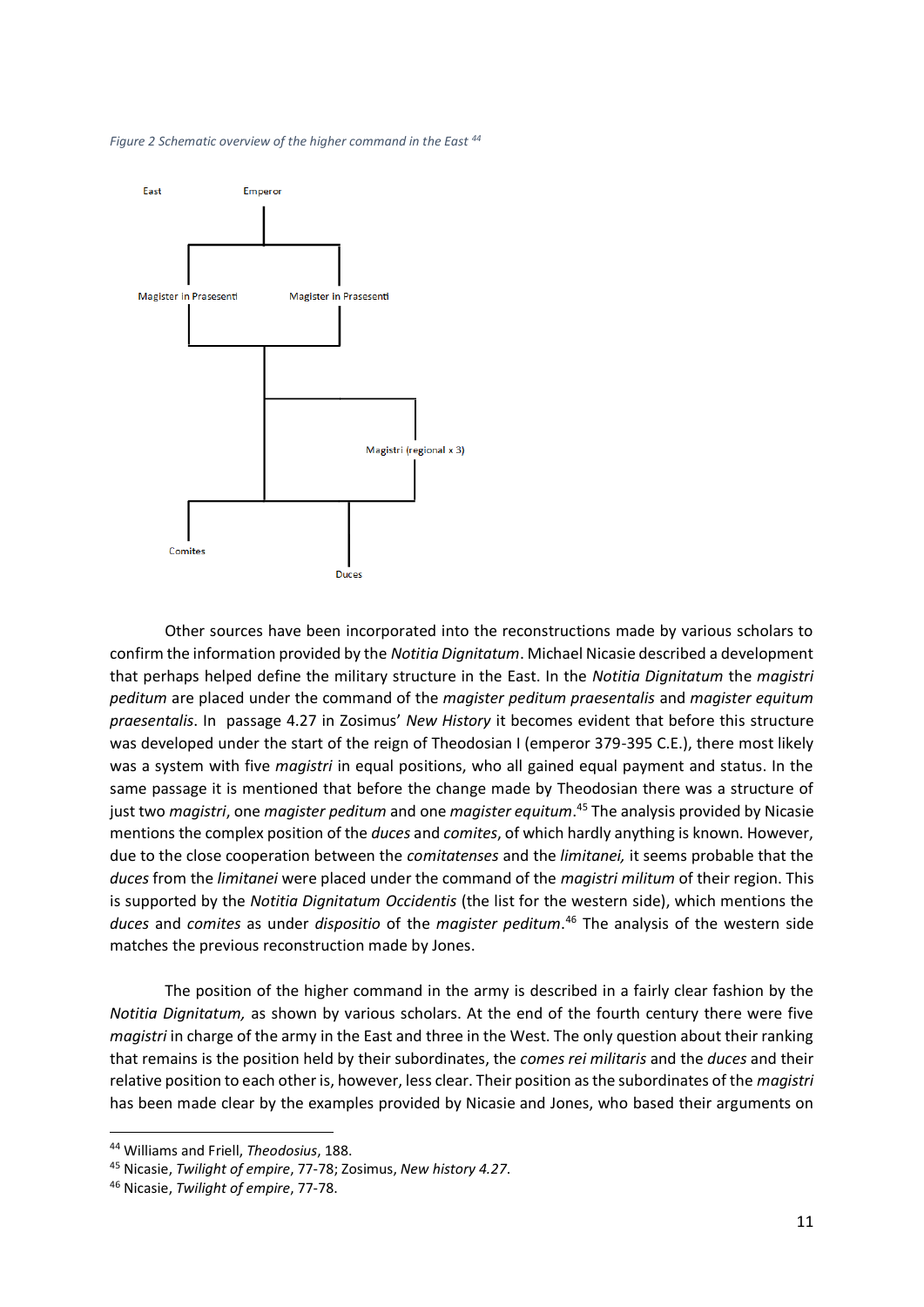the *Notitia Dignitatum Occidentis* and the *Codex Theodosianus.* Their relative position, however, is less clear based on those two examples alone and requires further attention.

Even though the difference in position between the *duces* and *comes rei militaris* is difficult to analyze, an analysis can be made based on the armies they serve in. In general the *duces* are regarded as the commanding officers of the *limitanei*, while the *comes rei militaris* are regarded as the commanding officers of the *comitatenses*, often commanding smaller field armies themselves. The *limitanei* and *comitatenses* were not regarded as equal in ranking and benefits. The source generally used to argue for the existence of the *comitatenes*, is law 7.20.4 from 325 in the *Codex Theodosianus*. This law distinguishes between three classes of troops, based on the treatment of their members after discharge from the army, the class of *comitatenses* ranked the highest, followed by the *ripenses*, and lastly the *cohorts* and *alae.* <sup>47</sup> This source clearly names the *comitatenses* as being of higher status than the *ripenses*, or river troops, who are commonly regarded as on equal position and a synonym to the later *limitanei*. Another indication of the disparity in ranking is the existence of units by the name of *pseudocomitatenses*. These *pseudocomitatenses* were units who were promoted from the *limitanei* to the field army and mentioned for the first time in law 8.1.10 from 365 in the *Codex Theodosianus.* This law distinguishes between the first grade field army forces and the second grade field army forces through a difference in pay scale. The *pseudocomitatenses* were regarded as second grade troops and thus received a lesser amount of payment compared to the first grade troops. The distinction of the *pseudocomitatenses* as second grade troops is further supported by the *Notitia Dignitatum*, which always listed the palatini (the personal forces under command of the Emperor) first and the *pseudocomitatenses* last, indicating an order of importance. <sup>48</sup> Based on the *pseudocomitatenses* no definitive answer can be provided to solve the lack of information about the ranking of the *duces* and *comitatenses*. However, it is likely that the ranking of the commander was tied to the ranking of the unit he was serving in. The position of the *pseudocomitatenses* could thus serve as an argument that the position held by the *duces* was lower than the position held by the *comes rei militaris*.

The difference in ranking between the *duces* and *comes rei militaris* can be further illustrated by a passage in Ammianus Marcellinus, 21.12.22 dated to 361. During the usurpation of Julian (emperor 361-363 C.E.) the *comes* Martianus opposed Julian by taking command of all the forces and garrisons in the province. These forces were presumably coming from the *limitanei*, while Martianus belonged to the *comitatenses*. He nonetheless took command over all forces, indicating a possible superiority of the *comes rei militaris* over the commanders of the *limitanei* and its garrisons, the *duces*. 49

The disparity in sources directly commenting on the position of the *duces* and the *comes* could be further analyzed by *The Prosopography of the Later Roman Empire* – Henceforth PLRE - by Arnold Jones, John Martindale and John Morris. The prosopography provides a compilation of all information available on officials in the later Roman Empire, including military officers. For the second half of the fourth century this list contains a large number of officers, of which a small number contain information about military careers. For this period the prosopography contains information about 60 *magistri militum*, 56 *comites,* and 53 *duces*. <sup>50</sup> The careers of these commanders are often limited and only eight contain a development in their military career, which included at least two of the positions in question, as listed in table 1.

<sup>47</sup> *Codex Theodosianus,* 7.20.4.

<sup>48</sup> Elton, *Warfare in Roman Europe*, 95; Nicasie, *Twilight of empire*, 16-17; *Codex Theodosianus,* 8.1.10.

<sup>49</sup> Nicasie, *Twilight of empire*, 22. Ammianus Marcellinus, *Res Gestae XXI.12.22*.

<sup>50</sup> Arnold, Martindale, and Morris, *The prosopography;* Elton, *Warfare in Roman Europe*, 146-148, 272-273.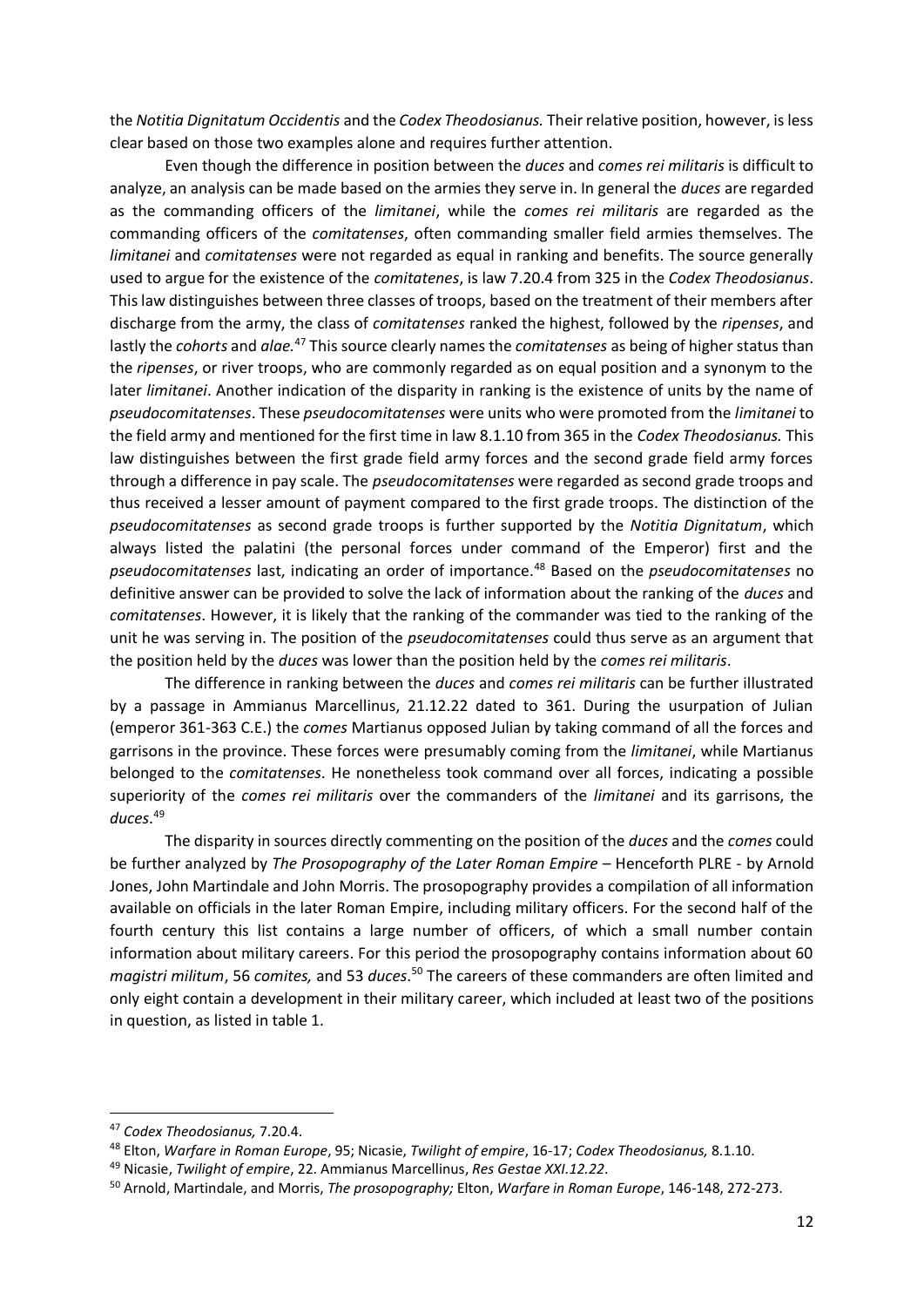#### *Table 1 Military careers in the fourth century <sup>51</sup>*

| <b>Name</b>                | Rank and years of service                                                  |
|----------------------------|----------------------------------------------------------------------------|
| Flavius Arbitio            | Dux (under either Constantine or Constantius), magister equitum (351?-     |
|                            | 361)                                                                       |
| <b>Flavius Arinthaeus:</b> | Tribunus (355), comes rei militaris (363-4), magister peditum (366-378)    |
| <b>Flavius Equitius</b>    | Tribunus scholae primae scutariorum (364), comes rei militaris per         |
|                            | Illyricum (364-365), comes et magister militum per Illyricum (365-375)     |
| <b>Iulius</b>              | Comes rei militaris (365), comes et magister equitum et peditum per        |
|                            | Orientem (371-378)                                                         |
| Lucillianus                | Dux or comes rei militaris (350), comes et magister equitum (in Illyricum) |
|                            | (361), magister equitum et peditum                                         |
| Sebastianus                | Dux Aegypti (356-358), comes rei militaris (363-378), magister peditum     |
|                            | (378)                                                                      |
| <b>Flavius Theodosius</b>  | Comes rei militaris (368-369), magister equitum (369-375)                  |
| Traianus                   | Dux Aegypti (367-368), comes rei militaris (371-374), magister peditum     |
|                            | (in Thrace) (377-378)                                                      |

The information in table 1 demonstrates, in a limited way, the developments that took place in the military careers in the second half of the fourth century. Of the eight careers listed in table 1, two officials, Sebastianus and Traianus, both served in the rank of *dux*, followed by *comes rei militaris*. None of the examples in the prosopography reveals a different development, where officers first served as *comes rei militaris* and later as *duces*. These two examples, though limited in their scope, could perhaps be seen as an example of a military career, where the officer moved up in rank – from the position of *dux* to *comes rei militaris* or *magister.*

The information on Sebastianus in the PLRE provides two passages in Ammianus Marcellinus' *Res Gestae* as basis for the rankings. Passage XXIII.3.4-5 describes Sebastianus as a *comes rei militaris*, who previously held the military command in Egypt as *duce Aegypti*. <sup>52</sup> This passage does, however, not tell us of any relation between the two positions held by Sebastianus.

A different perspective on the relation between the *duces* and *comes rei militaris* is provided by the *Codex Theodosianus*, in which law 6.14.3 of 413 suggests a difference in status of the two commanders. The law of 413 placed the *comes* on equal rank with the *duces* who hold control over one or more provinces except Egypt or Pontus (which were proconsular provinces). This suggests that the *comes rei militaris* who did not hold such a command were of inferior rank to *duces* who did. This, however, also works the other way around and places the *comes rei militaris* who held control over a province above *duces* who did not. The rank given to both commanders in this position would be count of the first order.<sup>53</sup> The information provided in this passage is applicable to the information available on Sebastianus. The *duces* who commanded one of the frontier provinces were of equal rank to *comes rei militaris* who held such a command, except for Egypt. Egypt was regarded as a special province, not to be compared to a normal border command due to its special status as a proconsular province, who were the highest ranking governors. Holding a command in such a province was most likely of a higher rank than commanding a normal province. This leads to the conclusion that Sebastianus did not advanced in rank and perhaps even got a demotion.

Further analysis of the position held by the *duces* and *comes rei militaris* can be done by the *Notitia Dignitatum*, on the basis of which a suggestion can be made for their relative position. The

<sup>51</sup> Arnold, Martindale, and Morris, *The prosopography.*

<sup>52</sup> Ammianus Marcellinus, *Res Gestae XXIII.3.4-5*.

<sup>53</sup> *Codex Theodosianus,* 6.14.3.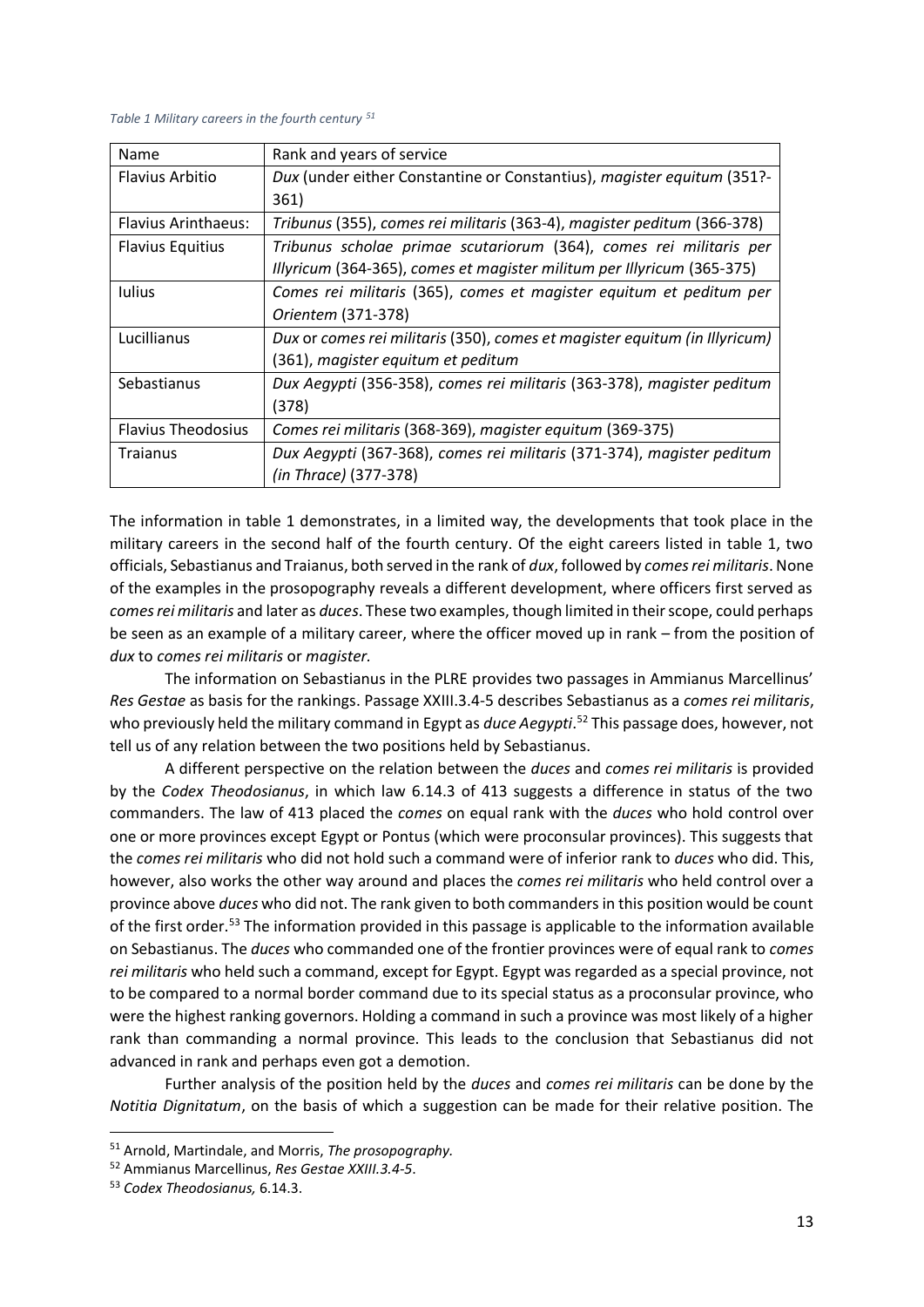*Notitia Dignitatum* appears to list the officials in the list in order of precedence. The highest position is held by the prefects, directly followed by the *magistri* in command of the armies. As discussed in an earlier passage the order in which the military units are listed reflect the importance held by these units. This principle can be used to analyze the relative position of the *comes rei miltaris* and the *duces*  on the *Notitia Dignitatum*. The list places the *comes rei militaris* above the *duces*, both on the eastern and the western list. This order thus suggests the position held by the *comes rei militaris* as being above the *duces*. 54

The ranking of the *magistri*, both those *in praesenti* and regional is straight-forward at first sight, but it proves more complex when we look closer. The system as described above makes a distinct differentiation between East and West, with a set system. This reconstruction might have been more dynamic than sources like the *Codex Theodosianus* and the *Notitia Dignitatum* make it to be. The example of Ursicinus, who served as a *magister equitum* in the East from 349, *magister equitum* in Gaul from 355 to 356, and then moved back to the East again to serve as *magister equitum* from 357 to 359. In 359 he was appointed as *magister peditum praesentealis* in Italy, but was called back to help his successor against the Persians as *magister equitum* and ended his career in 360 as *magister peditum*. <sup>55</sup> At the end of the fourth century, the sources show two distinct military systems, one for the East and West. However, during the career of Ursicinus he was assigned positions both in the East and the West. This could be seen as an indication that the split between the eastern and western system was not permanent and the possibility of moving between them was there. His mobility could be explained by the reign of Constantius II as the sole ruler, but examples of *magistri* serving in both the eastern and western half are known under the reign of two emperor's. The reason for the relocation of Ursicinus to Gaul in 355 and 356 was in order to deal with the usurpation by Silvanus in September 355,<sup>56</sup> something which could not have been done in a separated empire. However, Ursicinus was not the only *magister* to move between the eastern and western half of the empire. Flavius Lupicinus was *magister equitum* in Gaul under Julian in 359-360 and was later assigned *magister equitum* in the East in 364 to 367.<sup>57</sup> The second term as *magister*served by Lupicinus was under Valens (emperor 364-378 C.E.)

The command structure as discussed above changed over time. The high command held by the *magistri* developed in a different fashion in the eastern and western side of the Empire. In the West the armies highest positions were held by two *magistri in praesentalis*, assisted by a *magister equitum*, positioned in Gaul. In the East the highest position was held by two *magistri in praesentalis* based near Constantinople, being supported by their three subordinate *magistri militum* in Illyricum, Thrace and Oriens. The position held by the level below this layer of commanders, formed by the *duces* and *comes rei militaris* has a less clear definition. The position of the *duces* and *comes rei militaris* can be defined in several ways. The suggestion made by the *Codex Theodosianus*, even though the law dates to 413, is that the *duces* and *comes rei militaris* who held a similar command (the command over one or more provinces) were equal in rank, namely count of the first order. Disparity between the two officers can be argued based on several other sources. The most plausible of these arguments is the order in which the officers are listed in the *Notitia Dignitatum*, which suggests the higher position of the *comes*. This is further supported by the commands that were generally held by the two commanders. The position of the *limitanei* was regarded as lower compared to the *comitatenses*. Lastly, based on the few military careers known to us, in which the rank of *dux* was followed by a command as *comes rei militaris*,

<sup>54</sup> *Seeck, Notitia Dignitatum*, 2, 104.

<sup>55</sup> Nicasie, *Twilight of empire*, 78-79.

<sup>56</sup> Kelly, *Ammianus Marcellinus*, 40-41.

<sup>57</sup> Jones, Martindale, and Morris, *The prosopography*; Elton, *Warfare in Roman Europe*, 520-521.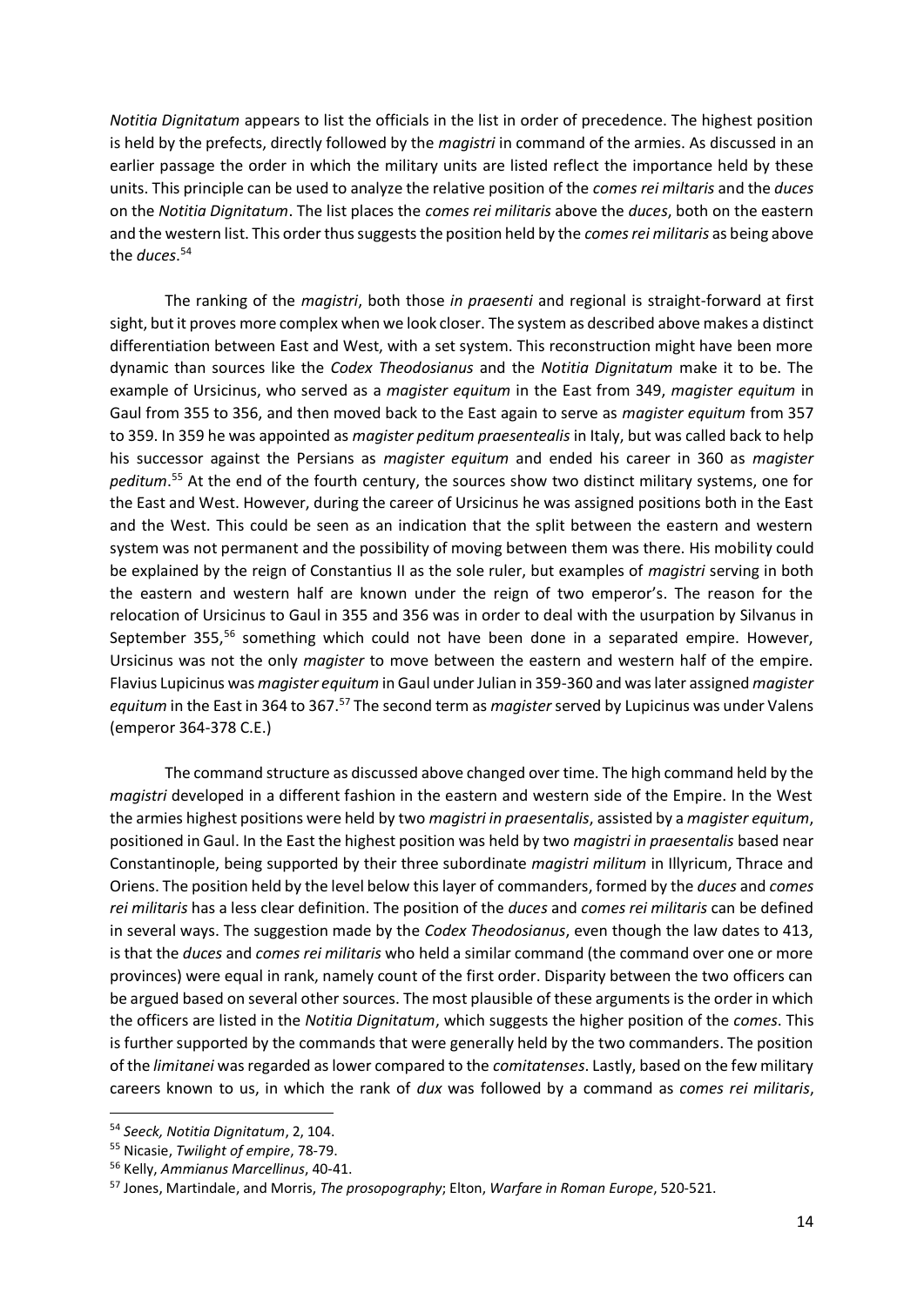without examples of the opposite is known, one might carefully argue that the position held by the *comes rei militaris* was indeed higher than the position held be the *duces*, even though it may have been only slightly.

#### **1.4 The relation between administrative and military officials**

The fourth century is characterized by the developments in the administrative and military system. The military system as set forth above was strongly connected to the administrative officials of the empire. An analysis of the changes to the fourth-century administrative system has to be made in order to research the relations between the civil and military officials. The officials of interest for the analysis are the governors, the vicars and the praetorian prefects, which will be connected to their military counterparts.

During the first three centuries C.E., the Roman Empire was mainly governed by governors, taking control over the provinces and the military forces connected to these provinces. Around the start of the fourth century, the basic system of province was changed, creating a larger amount of provinces of a smaller size numbering about 100. This system of provinces was combined with a new administrative layer formed by the dioceses, under the control of the vicars. It is unknown as for when the system of dioceses was implemented. Information provided by the Verona List, which can most likely be dated to 314, provides the names of the twelve dioceses as well as a date for which this system was in place. At the end of the fourth century the system of dioceses was assembled under a system of four prefectures under the prefects. The number of prefectures increased over the course of the fourth century.<sup>58</sup>

The ranking of the administrative class can be distinguished using the hierarchical system laid down by Valentinian I (emperor 364-371 C.E.). The class of the governors was subdivided into four different titles, the *praeses, corrector, consularis,* and *proconsul*. At the bottom of this hierarchical system was formed by the *praeses, corrector,* and *consularis*, who were members of the *clarissimi*. This rank was followed by the *spectabilis*, a rank granted to the vicars and the last of the governors, the *proconsul*. The rank of *spectabilis* was also held by the military commanders of the second grade, the *comes rei militaris* and the duces. The highest rank in this system was formed by the *illustris*, which was given to the praetorian prefects and to the military commanders of the first grade, the *magistri*. 59 Based on this hierarchical system the *duces* and *comes rei militaris* were on equal footing with the vicars and the *proconsuls*, while the *magistri* were equally ranked with the praetorian prefects.

The hierachical system by Valentinian I suggests that the military commanders and administrative officials had the same ranking as their counterparts. The ranking system does, however, prove to be more complicated than it seems. Several laws in the *Codex Theodosianus* suggest a more complex relation between both parties. Law 6.14.1 of 372 suggests that the position of the *comes rei militaris* was higher than the position of the *proconsul*. The law states that the men who hold the position of count of the first order shall be paid such respect that the holders of the *proconsulate* shall yield precedence to them. Law 6.14.3, which has already been analyzed above, places the *comes rei militaris* on the same level as the *duces* and vicars. These two laws suggest that the position held by the *duces* and *comes rei militaris* was equal to the position of the vicar, and higher than the position of *proconsul*, even though their official rank was the same. This places the two officers above all the administrative officials who govern provinces and on an equal level to that of the dioceses, while

<sup>58</sup> Slootjes, *The governor and his subjects*, 16-17; Karl L. Noethlichs, 'Zur Entstehung der Diözesen als Mittelinstanz des spätrömischen Verwaltungssystems', *Historia: Zeitschrift für Alte Geschichte* 31 (1982), 70-81, esp. 70-72.

<sup>59</sup> Slootjes, *The governor and his subjects*, 19, 22-23; Jones, *The later Roman Empire 285-602*, 528-529.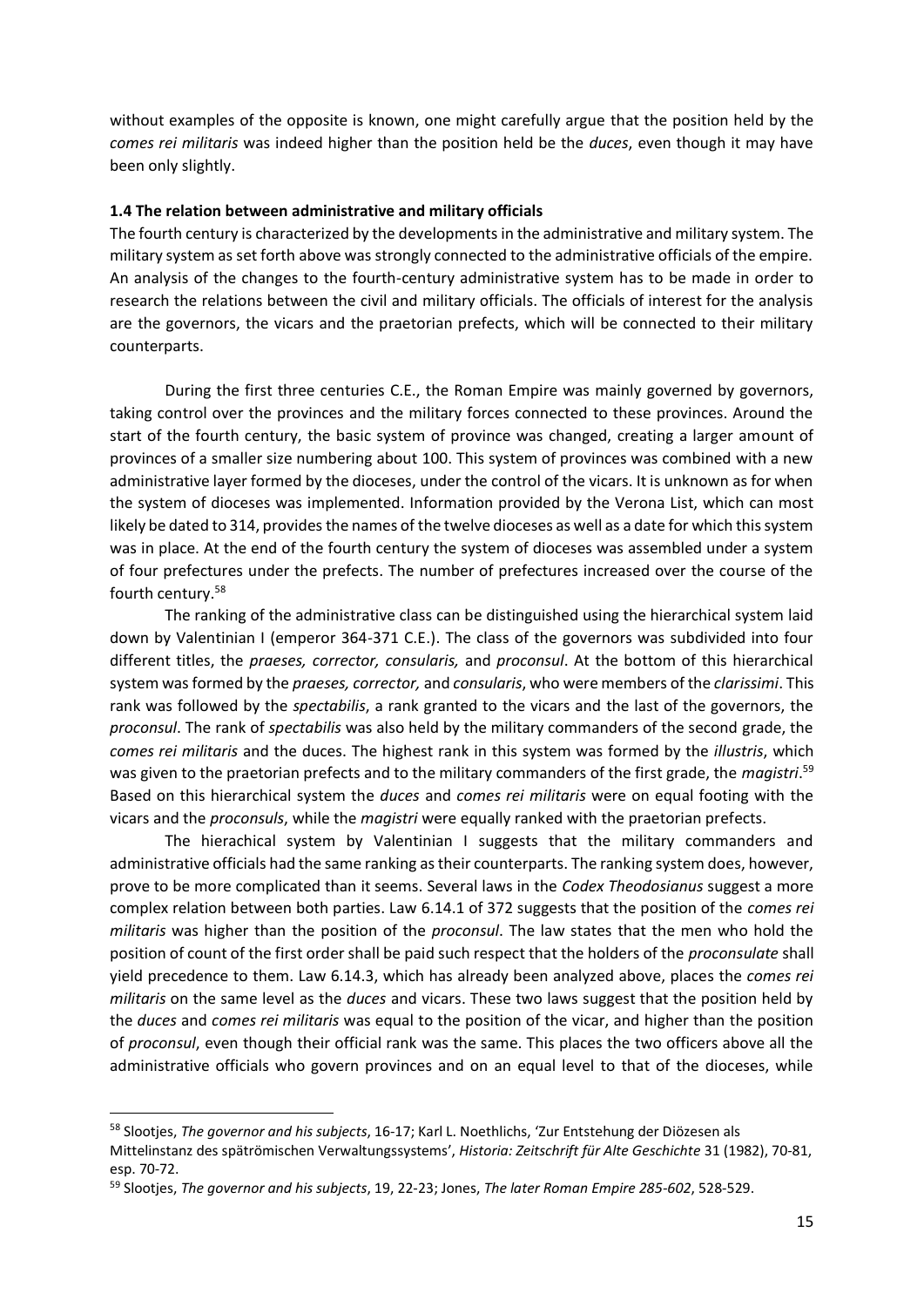operating on a provincial level themselves.<sup>60</sup> While this suggests that the *comes rei militaris* and *duces* held precedence over all governors, this might not have necessarily been true. In law 1.7.2 of 393 the condemnation of a governor by one of the *magistri* is condemned. The *magistri* did not have the right to judge a civil administrator, even when the crime he committed was connected to a military commander. This task ultimately fell to the praetorian prefect. This analysis is supported by law 1.15.7 of 377, which states that when judging civil cases the vicar takes precedence over the *comes rei militaris*, when judging military cases the *comes rei militaris* takes precedence over the vicar, and when it is both a civil and a military case the vicar takes precedence. This law shows a sharp distinction between the administrative and civil side and when possible both sides would deal with their own. However, when both sides are involved with each other it is the civil official, in this case the vicar, who takes precedence over the military side.<sup>61</sup> Both laws suggest that in cases in which the administrative and military duties are combined, the administrative side takes precedence, placing them above their military counterpart, even though they hold the same rank. The dominance of the administrative officials when colliding with the military system is further supported by law 7.4.3 of 357 in the *Codex Theodosianus.* The law provides an insight to the hierarchical relation between the vicar and the *comes rei militaris* and the role the vicar as a civil administrator compared to the military commanders. The law states that the *comes rei militaris* appropriated supplies on his own accord, something which has to be approved by the vicar.<sup>62</sup> This law reinforces the idea that the administrative side has a controlling function over the military commanders. The law was aimed at the praetorian prefect instead of the *magister* in charge of the count at fault, consolidating the idea that the administrative officials take precedence in cases of mixed interest. Furthermore it becomes clear that the vicar was responsible for monitoring the supplies provided to the army. The vicar takes the role of the paymaster instead of the *comes rei militaris*, fortifying the administrative position and placing the vicar slightly higher in ranking than the military commander. The role of the administrative side as paymaster is furthermore shown by passage XIV.10.4 in the *Res Gestae*. In this passage there is unrest among the soldiers because the lack of supplies, something which has to be solved by the presence of the praetorian prefect, who had to explain why the supplies were late. The involvement of the praetorian prefect in this case shows that this official was responsible for the supplies.<sup>63</sup> In practice the praetorian prefect might delegate the administrative aspect to the vicar, as shown by law 7.4.3. However, the praetorian prefect seemed to be responsible for the supplies provided to the armies, shown by the passage in the *Res Gestae* and further supported by various laws directed to the praetorian prefect regarding several regulations of the supplies.<sup>64</sup>

Another possible way to determine the hierarchical relationship between the administrative and military side is the *Notitia Dignitatum*, which was used above to help determine the military system. On both the eastern and western list the prefect comes first, directly followed by the *magistri*. This order corresponds with the order taken while judging court cases, as explained above. The order of the *spectabilis* on the list deviates from what we have seen above. On both the eastern and the western list both the vicars and the *proconsuls* are listed above the *duces* and *comes rei militaris*. The position of the vicar above the two military commands should not be regarded as strange, when comparing the data from the *Notitia Dignitatum* to the information above, in which the vicar also takes precedence over the military commanders. However, as shown in law 6.14.1, the *comes rei militaris* was of a higher position than the *proconsul*. The governors finishing the rest of the list retain the order

<sup>60</sup> *Codex Theodosianus,* 6.14.1; *Codex Theodosianus,* 6.14.3.

<sup>61</sup> *Codex Theodosianus,* 1.15.7.

<sup>62</sup> *Codex Theodosianus,* 7.4.3.

<sup>63</sup> Ammianus Marcellinus, *Res Gestae XIV.10.4*.

<sup>64</sup> *Codex Theodosianus,* 7.4.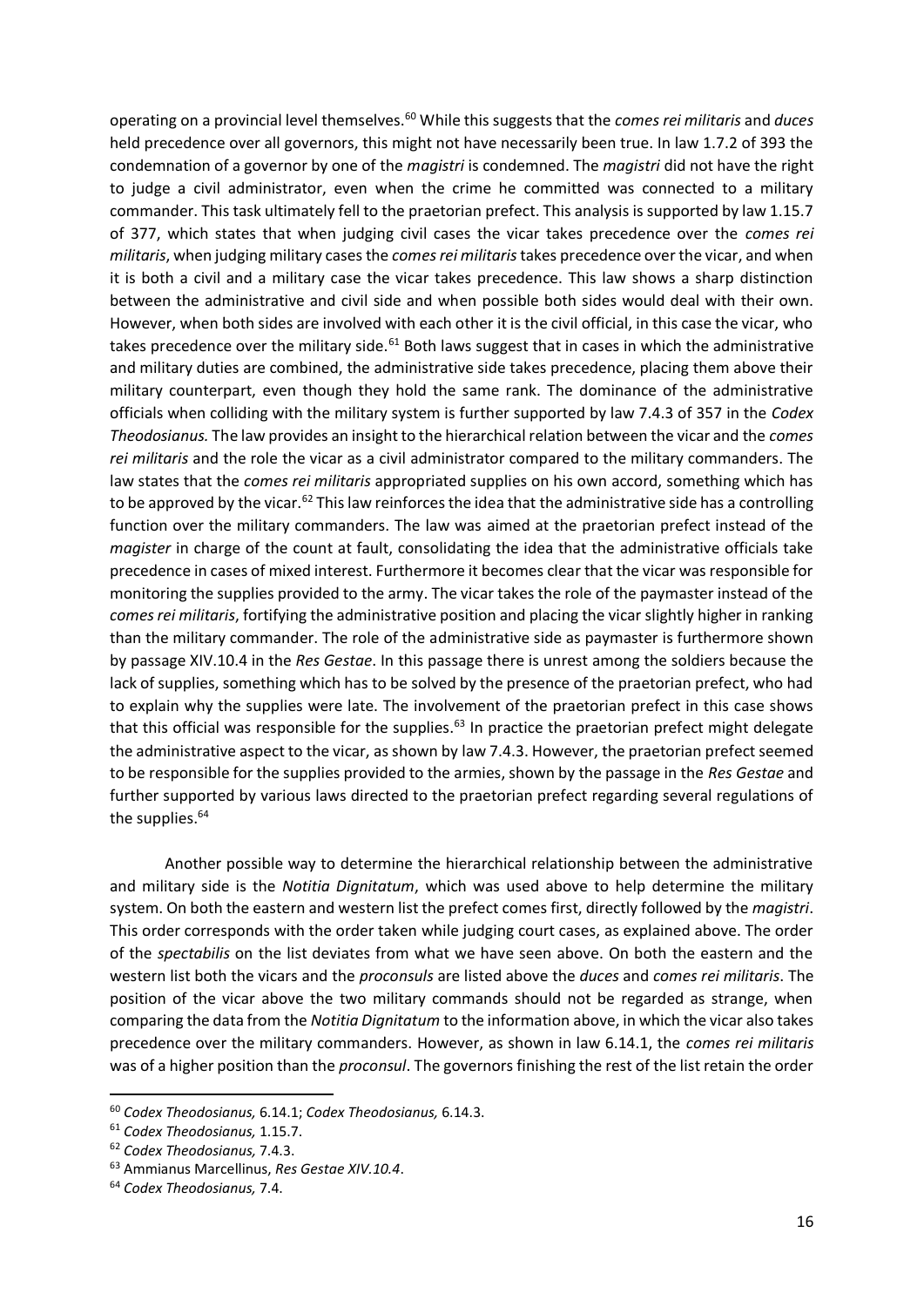as given above in the East, with the *consularis* listed first, below the *duces*, the *correctors* second, and the *praeses* last. In the west a minor change is recorded, with the position of the *correctors* listed last.<sup>65</sup>

The precedence that the administrative officials take over the military commanders might be further explained by a passage from Ammianus Marcellinus' *Res Gestae* 21.16.1-2. In this passage about the time of Constantius II (emperor 337-361 C.E.), Ammianus speaks about the ranks held by the military leaders, compared to the administrative leaders. He remarks that no commander of the army ever advanced to the rank of *clarrisimus* and that all of them were *perfectissimi*. This ranking differs from the earlier mentioned ranking created under Valentinian I. The rank of *perfectissimus* was given to governors with the title *praeses*, while the rank of *clarrisimus* was given to the *corrector, consularis,*  and *proconsul*. This meant that in the first half of the fourth century, the military commanders were lower in hierarchical standing that the civil administrators governing the empire. In this system Ammianus further remarks that the military commanders never took part in any civil affairs and regarded the praetorian prefect as the highest official in the empire.<sup>66</sup>

The hierarchical ranking of military commanders compared to the civil administrators is complex. The basis of the later fourth-century hierarchical system is formed by a ranking system, which places regular governors at the bottom as *clarissimi*, proconsuls, vicars, *duces*, and *comes rei militaris*  in the middle as *spectabilis*, and ranks the *magistri* of the army and the praetorian prefects the highest as *illustris*. This ranking system proved to have disparities in several rankings, creating complex relations between the several offices. In general the administrative higher officials seemed to be of a higher ranking than the military counterparts due to their privileges. In cases of intertwined interests the administrative administrators took precedence over the military commanders, ranging from court cases to supervision of military supplies. This system might be a continuity from the earlier fourth century, in which the military commanders had a significantly lower hierarchical ranking than their administrative counterparts, as illustrated by Ammianus Marcellinus' *Res Gestae*. At the end of the fourth century the gap between the two sides is closed and the complex system illustrated above is the result.

<sup>65</sup> *Seeck, Notitia Dignitatum,* 1-5, 102-106.

<sup>66</sup> Ammianus Marcellinus, *Res Gestae XXI.16.1-2*.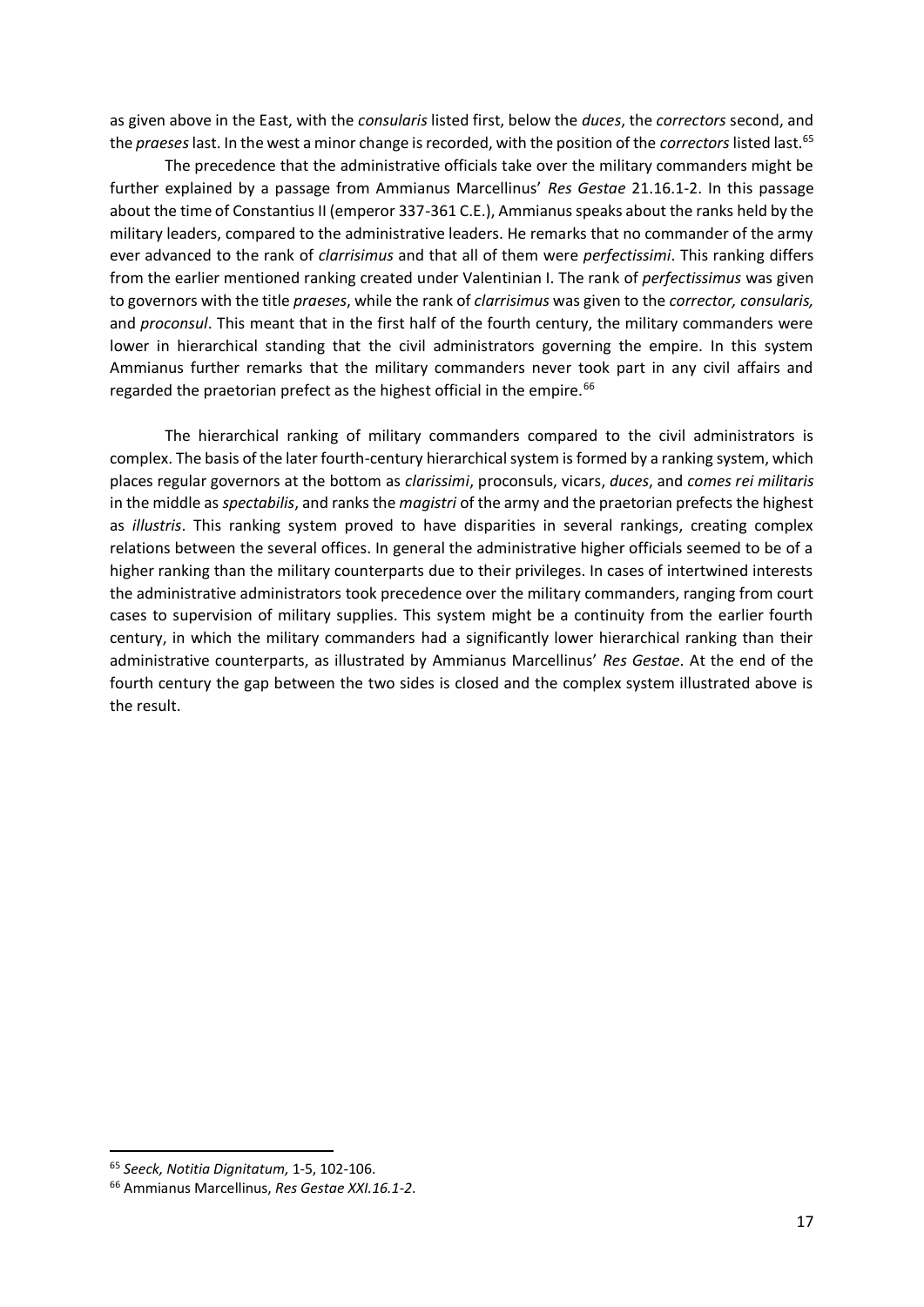## **Chapter 02 – The status of the higher officials of the fourth century**

In the first part of this thesis the hierarchical status of the officials was analyzed. This chapter will attempt to expand upon that analysis and furthermore research the status held by the different officials, in comparison to the ranking they held within the hierarchical system. The analysis will be based on the same sources as were used in the first chapter, but the emphasis will be placed on the literary sources, instead of formal sources in the first chapter. The chapter will be divided in two parts, firstly the concept of status will be analyzed. In the second part this concept will be utilized to analyze the sources source material from Ammianus Marcellinus and Zosimus, paired with the formal sources and the hierarchical analysis of the first chapter. Thirdly, forms of social mobility will be analyzed, in the form of strife at the court and the rise through the rankings.

### **2.1 The concept of status**

The social status held by a person is strongly connected to their relative social or professional position and thus in this case strongly connected to their hierarchical position. The social status of an official in the Roman Empire is determined by the prestige and the social rank held by the official, which is connected to the position he is fulfilling or has fulfilled in the past. Secondly, the social status of someone is determined by its relative position to someone else, or in this case to a different function.<sup>67</sup> The concept of status is difficult to analyze because of the psychological element. A system has positions of superiority and inferiority, but does not have to be egalitarian internally.<sup>68</sup>

Status as it will be perceived in this thesis is the relative position of an official compared to the position held in the hierarchical system. Social mobility over the course of the fourth century will be an important element in the analysis made, since it provides an insight in the changes that occurred in the social status of an office or group of importance to the Roman Empire. Another important element in the analysis is the difference in the social position of the various officials in regards of their military and administrative counterparts, which can be perceived when comparing the regarded social position to the hierarchical system.

### **2.2 The higher officials and status**

 $\overline{a}$ 

At the top of the hierarchical system a complicated relation existed between the praetorian prefects and the *magistri* in charge of the army. In the hierarchical system, as discussed in chapter one, the *magistri* and the prefects held the same rank at the end of the fourth century, namely the rank of *illustris*. In practice the ranking of the prefect was placed above the rank of the *magistri* in some situations, for instance when the interests of the civil bureaucracy and the military were intertwined.

In the later years of the reign of Constantine the separation of the civil and military system was completed by the, as discussed earlier, introduction of the *magister peditum* and *magister equitum*. This division was made to reduce the concentration of power held by an individual and thus reducing the threat of usurpation of the emperor's position.<sup>69</sup> In the newly developed hierarchical system the praetorian prefect, who previously had the highest rank below the *augusti* and *caesari*, had to share his power with the *magistri*. The praetorian prefects and the *magistri* both held the rank of *illustris* near the end of the fourth century, making them socially equal. The status held by both officials was thus, in theory, equal. In practice a disparity between the social and hierarchical ranking was developed

<sup>67</sup> Inge Mennen, *Power and status: administration, appointment policies and social hierarchies in the Roman Empire, AD 193-284* (Enschede, 2010), 3-5.

<sup>68</sup> Moses I. Finley, *The ancient economy* (Los Angeles, 1973), 51.

<sup>&</sup>lt;sup>69</sup> Jill Harries, *Imperial Rome AD 284 to 363: the new empire* (Edinburgh, 2012), 141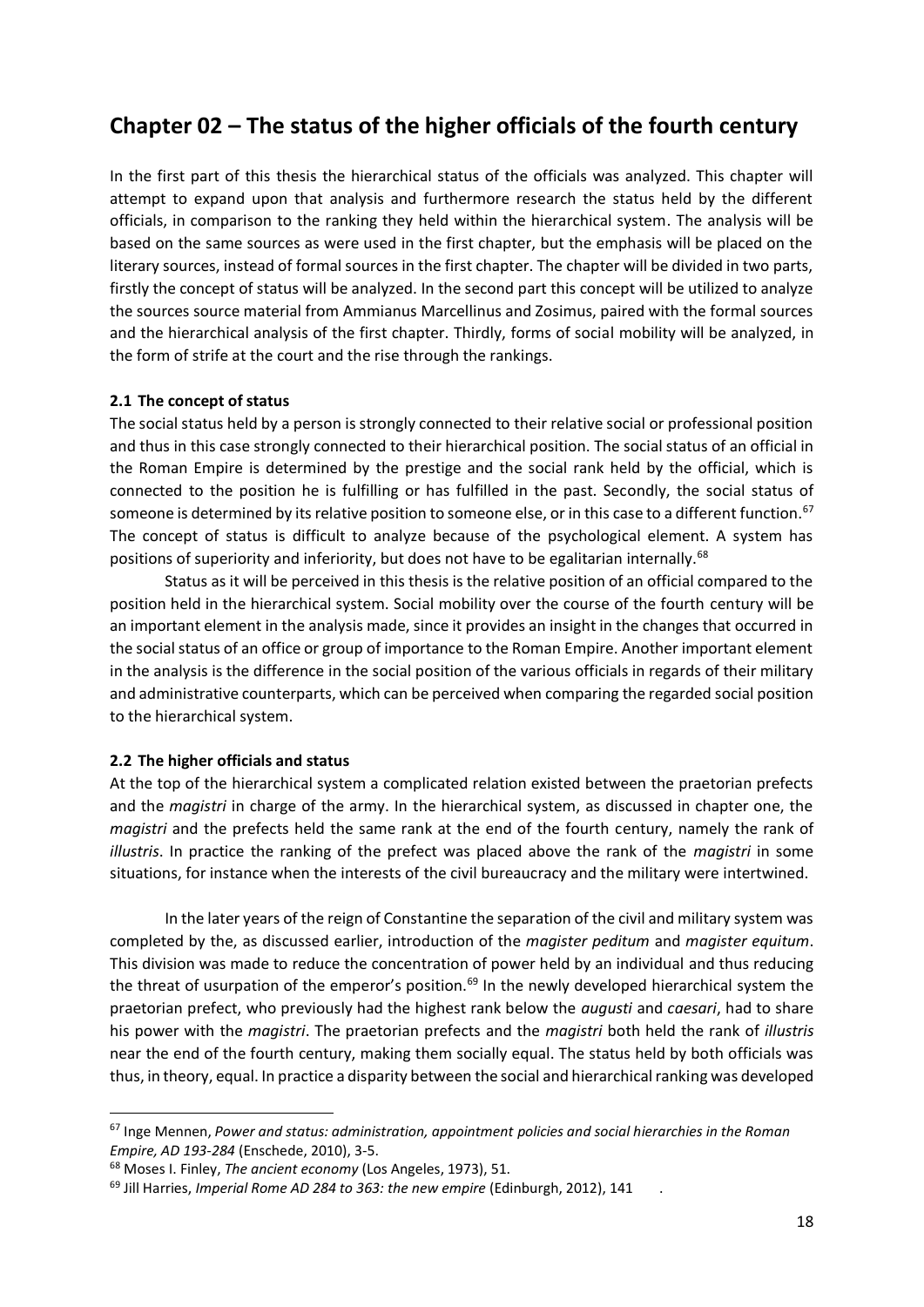over the course of the fourth century. The praetorian prefect's position was strengthened by the control he had over the military, in case of conflicting interests like the court case described in the earlier mentioned law of 1.7.2 of 393.<sup>70</sup> Under the newly formed system the position of the praetorian prefect changed and instead of being directly connected to the emperors and traveling with them, they now were tied to certain areas, of which Africa was the first in 333. The disparities between the status of the praetorian prefect and the *magistri* do not end here, as is pointed out in passage 2.33 of Zosimus' New History. The praetorian prefect fulfilled the role of paymaster for the army, something which would turn out to be a grave mistake according to Zosimus. In the system before the introduction of the *magistri*, as the chief commanders of the army, the praetorian prefect fulfilled both the role of commander and paymaster. In the new system a disparity was created, which served as an extra control on the *magistri*, since they were now dependent on their administrative counterpart for the supplies needed to feed and pay their forces. This dependence on their counterpart reduced the power they held over the soldiers according to Zosimus, since their commanders were not the one to pay them. This disparity increased the status held by the praetorian prefect, since he was their paymaster, while their commander only had the right to punish them and could not deduct their payment.<sup>71</sup> The credibility of this passage in Zosimus is supported by the *Codex Theodosianus,* which holds a number of laws related to the praetorian prefect in the role of paymaster. Chapter 7.4 of the *Codex Theodosianus* is filled with laws aimed at the praetorian prefects of the fourth century and is filled with regulations regarding the resupplying and payment of the military.<sup>72</sup>

In passage XXI.16.1-2 in Ammianus' Marcellinus *Res Gestae*, which has been analyzed in the first chapter, discusses the position of the praetorian prefect in the earlier years. Marcellinus mentions the ranking system of the earlier years of the fourth century, in which the military commanders took a lower position than they would in the second half of the century. The passage mentions a peculiar event, namely that the status held by the praetorian prefect had not declined compared to the old form in which the official held both the administrative and military power. Ammianus states that all officials of the Roman Empire looked up to the praetorian prefect with old-time respect, as the peak of all authority.<sup>73</sup> The passage corresponds with the information provided by Zosimus and it can be assumed that in the first half of the fourth century the praetorian prefect was regarded as the highest official in the Roman Empire, without a diminishing of its status since the introduction of the *magister peditum* and *magister equitum* in the later years of Constatine's reign.

Even though the status of the praetorian prefect seems absolute in the earlier years of the Roman Empire, alternatives to his power are known. Passage 2.40 in Zosimus' New History mentions the so-called patriciate, which supposedly was introduced in the later years of Constantine's reign. The title originally was given to older noble families in the time of the principate. This social group would held a number of special privileges and would distinguish themselves from the regular senators by the means of a distinctive shoe. Under the reign of Constantine the title would be given to close friends of Constantine and the highest officials under his command. Officials with the title of patriciate, which would later evolve into the medieval patrician, held precedence over all other officials, including the

<sup>70</sup> *Codex Theodosianus,* 1.7.2.

<sup>71</sup> Zosimus, *New history 2.33*; Ronald T. Ridley, *Zosimus new history: a translation with commentary* (Sydney, 2006), 158-159; Alexander Sarantis, 'Waging war in late Antiquity', in: Alexander Sarantis and Neil Christie (ed.), *War and warfare in late Antiquity: current perspectives* (Leiden, 2013), 1-98, esp. 37.

<sup>72</sup> *Codex Theodosianus,* 7.4.

<sup>73</sup> Ammianus Marcellinus, *Res Gestae XXI.16.1-2*.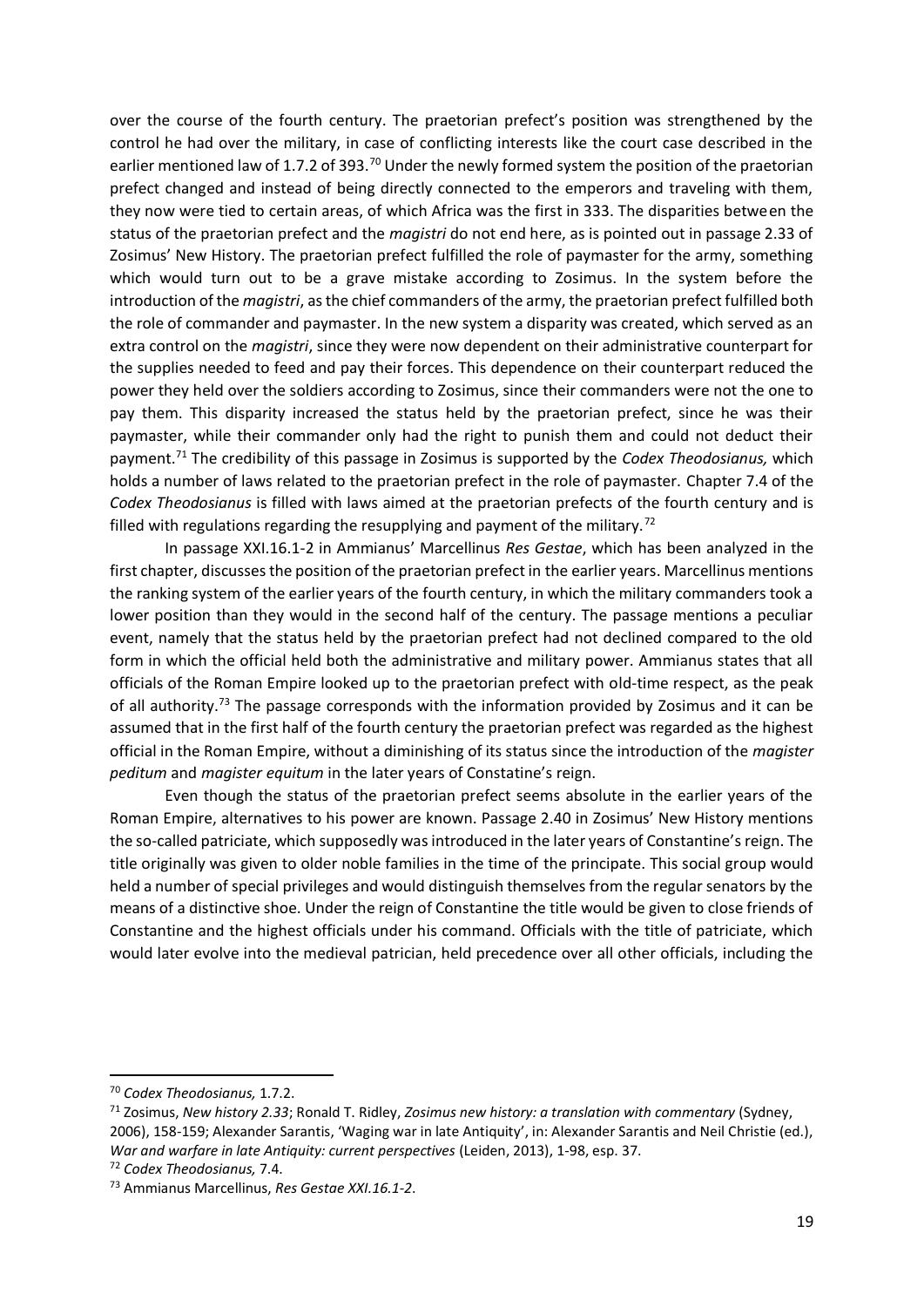praetorian prefect. In the early fifth century this function would appear permanently in the western half of the Roman Empire, as attested in law 15.14.14 of 416.<sup>74</sup>

The rank and status of the higher officials mentioned thus far is not absolute. On top of the currently analyzed system, there was an extra layer formed by those who served as consul. In law 6.6.1 from 382 in the *Codex Theodosianus* it is stated that the status of the consul's still took precedence over the highest officials. The law describes a complex system in which it is described in which order officials should be regarded. Under normal circumstances the consul would take precedence over any higher official, like the praetorian prefect, *magister equitum, magister peditum*, and patrician. In the case in which one of these official would have served as a consul the ranking system would be regarded as it is described above. The patrician would be regarded of the highest status, above the praetorian prefect or military commanders. Added to this was a system of seniority, in which the consuls ranked according to the date at which they held their office. This system becomes complicated when an exconsul who did not hold any higher office, and thus ranked below someone who did, gets elected to do so. In this case the seniority of the consulship takes precedence over the date at which the higher office was held. Holding the consulship for a second time does not change the status held by that person and was merely counted as the reaffirmation of his status.<sup>75</sup>

| Name                        | Rank and years of service                                                |
|-----------------------------|--------------------------------------------------------------------------|
| <b>Flavius Arbundantius</b> | Comes et magister utrisusque militiae (392-393), consul (393)            |
| Septimius Acindynus         | Vicar of Spain (317-326), praefectus praetorium (338-340), consul        |
|                             | (340)                                                                    |
| <b>Petronius Annianus</b>   | Consul (314), praefectus praetorium (315-317)                            |
| <b>Fl.Claudius Antonius</b> | Praefectus praetorium Galliarum (376-377), praefectus praetorium         |
|                             | 377-378), consul (382)                                                   |
| <b>Flavius Arbitio</b>      | Dux (?), magister equitum (351?-361), and consul (355)                   |
| <b>Flavius Arinthaeus</b>   | Comes rei militaris, dux, magister peditum (366-378), consul (372)       |
| Decimius Magnus Ausonius    | Praefectus praetorium Galliarum (377-378), praefectus praetorium         |
|                             | galliarum italiae et africae (378-379), consul (379)                     |
| <b>Iunius Bassus</b>        | Praefectus praetorium (318-331), consul (331)                            |
| <b>Flavius Bauto</b>        | Magister militum (380-385), consul (385)                                 |
| <b>Flavius Bonosus</b>      | Magister (militum) (?), consul (344), magister equitum (347)             |
| Fl. Caesarius               | Praefectus Praetorium Orientis (395-397), consul (397), patricius (?)    |
| Aco Catullinus, signo       | Vir consularis (?), praeses provinciae gallaeciae (before 338), vicarius |
| Philomathius                | africae (338-339), praefectus praetorium (341), consul (349)             |
| <b>Fl. Constantius</b>      | Praefectus praetorium (324-327), consul (327)                            |
| <b>Iulius Consantius</b>    | Patricius (335), consul (335)                                            |
| Maternus Cynegius           | Vicarius (381), praefectus praetorium (384-388), consul (388)            |
| Dagalaifus                  | Magister equitum (363-364), magister peditum (364-366), consul           |
|                             | (366)                                                                    |
| Datianus                    | Consul (358), patricius (before 360),                                    |

*Table 2 Higher officials and the consulship <sup>76</sup>*

<sup>74</sup> Southern and Dixon, *The late Roman army*, 58; *Codex Theodosianus,* 15.14.14.; Jones, *The later Roman Empire 285-602*, 106; Ridley, *Zosimus new history*, 162; E. Stuart Staveley, 'The nature and aims of the patriciate', *Historia: Zeitschrift für Alte Geschichte* 32 (1983), 24-57, esp. 24.

<sup>75</sup> *Codex Theodosianus,* 6.6.1; Jones, *The later Roman Empire 285-602*, 534.

<sup>76</sup> Jones, Martindale, and Morris, *The prosopography.*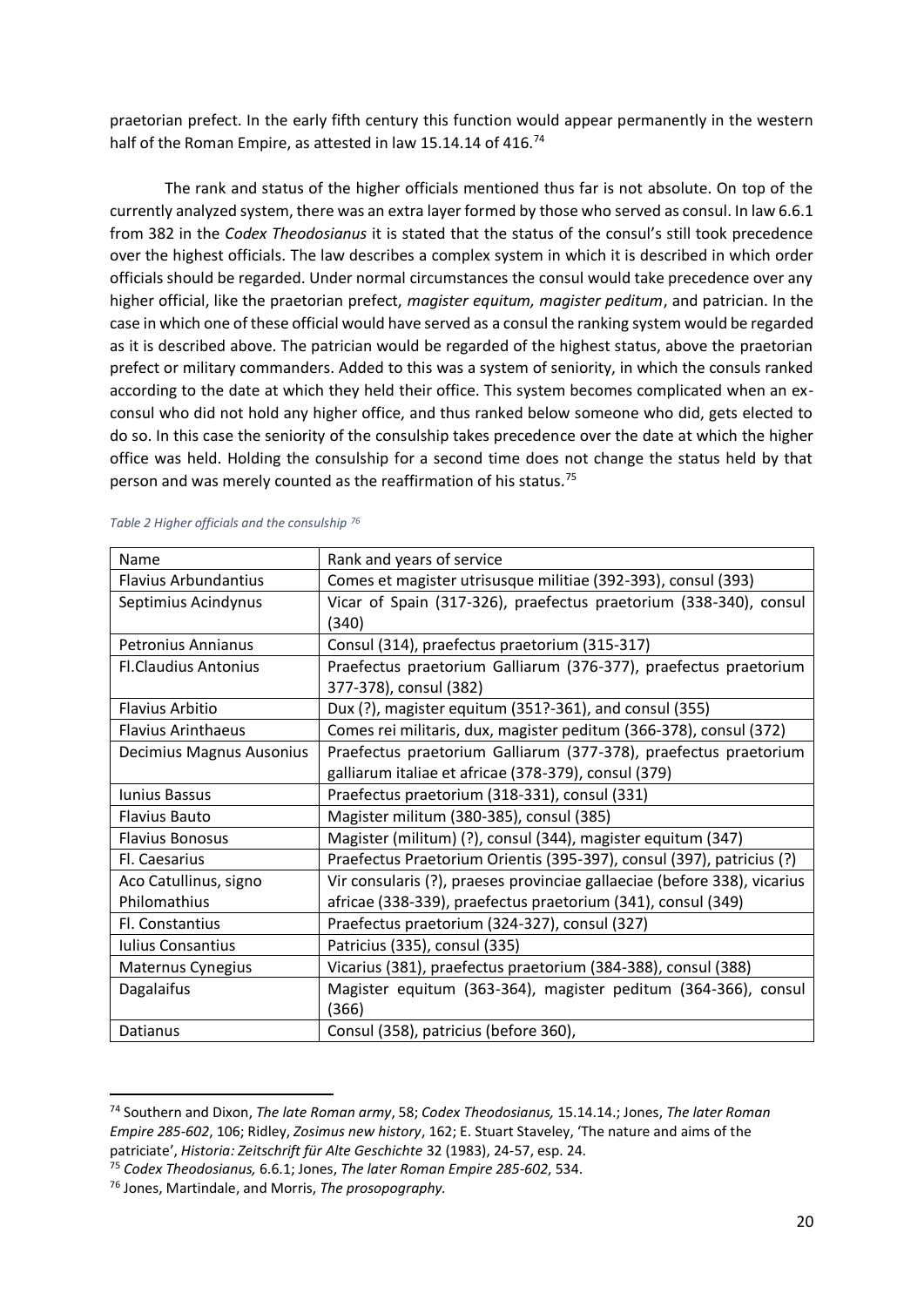| <b>Flavius Equitus</b>             | Comes rei militaris per Illyricum (364-365), comes et magister militum<br>per Illyricum (365-375), consul (374) |
|------------------------------------|-----------------------------------------------------------------------------------------------------------------|
| <b>Flavius Euodius</b>             | praefectus praetorium Galliarum (385-386), consul (386)                                                         |
| Eutropius                          | Proconsul asiae (371-372), praefectus praetorium per Illyricum (380-                                            |
|                                    | 381), consul (387)                                                                                              |
| <b>Flavius Eutychianus</b>         | $(396-397)$ ,<br>$(398)$ ,<br>praefectus<br>praetorium<br>consul<br>praefectus                                  |
|                                    | praetorium per Orientis (399-400), praefectus praetorium Orientis                                               |
|                                    | $(404 - 405)$                                                                                                   |
| Virius Nicomachus                  | Vicarius Africae (377), praefectus praetorium (390-2) and (393-394),                                            |
| Flavianus                          | consul (394)                                                                                                    |
| <b>Flavius Florentius</b>          | praefectus praetorium Galliarum (357-360), praefectus praetorium                                                |
|                                    | per Illyricum (360-361), consul (361)                                                                           |
| Flavius Fravitta                   | Magister militum per Orientem (395-400), magister militum (400),                                                |
|                                    | consul (401)                                                                                                    |
| <b>Falvius Hypatius</b>            | Consul (359), praefectus praetorium Italiae et Illyrici (382-383)                                               |
| <b>Flavius Iovinus</b>             | Magister equitum (361-369), consul (367)                                                                        |
| <b>FL. Domitius Leontius</b>       | praefectus praetorium per Orientis (340-344), consul (344)                                                      |
| <b>Vipius Limentius</b>            | Proconsul of Constantinople (342), praefectus praetorium Italiae                                                |
|                                    | (347-349), consul (349)                                                                                         |
| <b>Flavius Lupicinus</b>           | Magister equitum (359-360), magister equitum (364-367), consul                                                  |
|                                    | (367)                                                                                                           |
| <b>Claudius Mamertinus</b>         | praefectus praetorium per Illyricum (361), consul (362), praefectus                                             |
|                                    | praetorium Italiae, Africae et Illyrici (361-364) and (364-365)                                                 |
| <b>Antonius Marcellinus</b>        | praefectus praetorium per Italiae, Illyrici et Africae (340-341), consul                                        |
|                                    | (341)                                                                                                           |
| <b>Nonius Atticus Maximus</b>      | praefectus praetorium Italiae (384), consul (397)                                                               |
| <b>Valrius Maximus</b>             | Vicarius Orientis (325), praefectus praetorium (327-328), consul                                                |
|                                    | (327), praefectus praetorium(332-33)                                                                            |
| <b>Flavius Merobaudes</b>          | Magister peditum (west) (375-388), consul (377), consul (383)                                                   |
| <b>Flavius Neoterius</b>           | praefectus praetorium Orientis (380-381), praefectus praetorium                                                 |
|                                    | Italiae (385), praefectus praetorium Galliarum (390), consul (390)                                              |
| <b>Flavius Nevitta</b>             | Magister equitum (361-363/4), consul (362)                                                                      |
| Q. Clodius Hermogenianus           | Proconsul africae (361), praefectus praetorium Illyrici (378),                                                  |
| Olybrius                           | praefectus praetorium Orientis (378), consul (379)                                                              |
| L. Papius Pacatianus               | Vicarius britanniarium (319), consul (332), praefectus praetorium                                               |
|                                    | $(332 - 337)$                                                                                                   |
| <b>Flavius Philippus</b>           | praefectus praetorium Orientis (344-351), consul (348),                                                         |
| M. Maecius Memmius                 | praefectus praetorium per Italiae (342-344), consul (343)                                                       |
| <b>Furius Baburius Caecilianus</b> |                                                                                                                 |
| Placidus                           |                                                                                                                 |
| Sex. Claudius Petronius            | Proconsul Africae (358), praefectus praetorium per Illyrici (364),                                              |
| Probus                             | praefectus praetorium per Galliarum (366), praefectus praetorium                                                |
|                                    | Illyrici, Italiae et Africae (368-375), consul (371), praefectus                                                |
|                                    | praetorium Illyrici, Italiae et Africae (383)                                                                   |
| Pompeius Probus                    | praefectus praetorium (east) (310-314), consul (310)                                                            |
| <b>Flavius Promotus</b>            | Comes Africae (before 386), magister peditum (386), magister                                                    |
| <b>Flavius Richomeres</b>          | equitum (388-391), consul (389)<br>Magister militum per orientem (383), consul (384), comes et magister         |
|                                    | utriusque militiae (east) (388-393)                                                                             |
| <b>Flavius Rufinus</b>             | Consul (392), praefectus praetorium Orientis (392-395)                                                          |
|                                    |                                                                                                                 |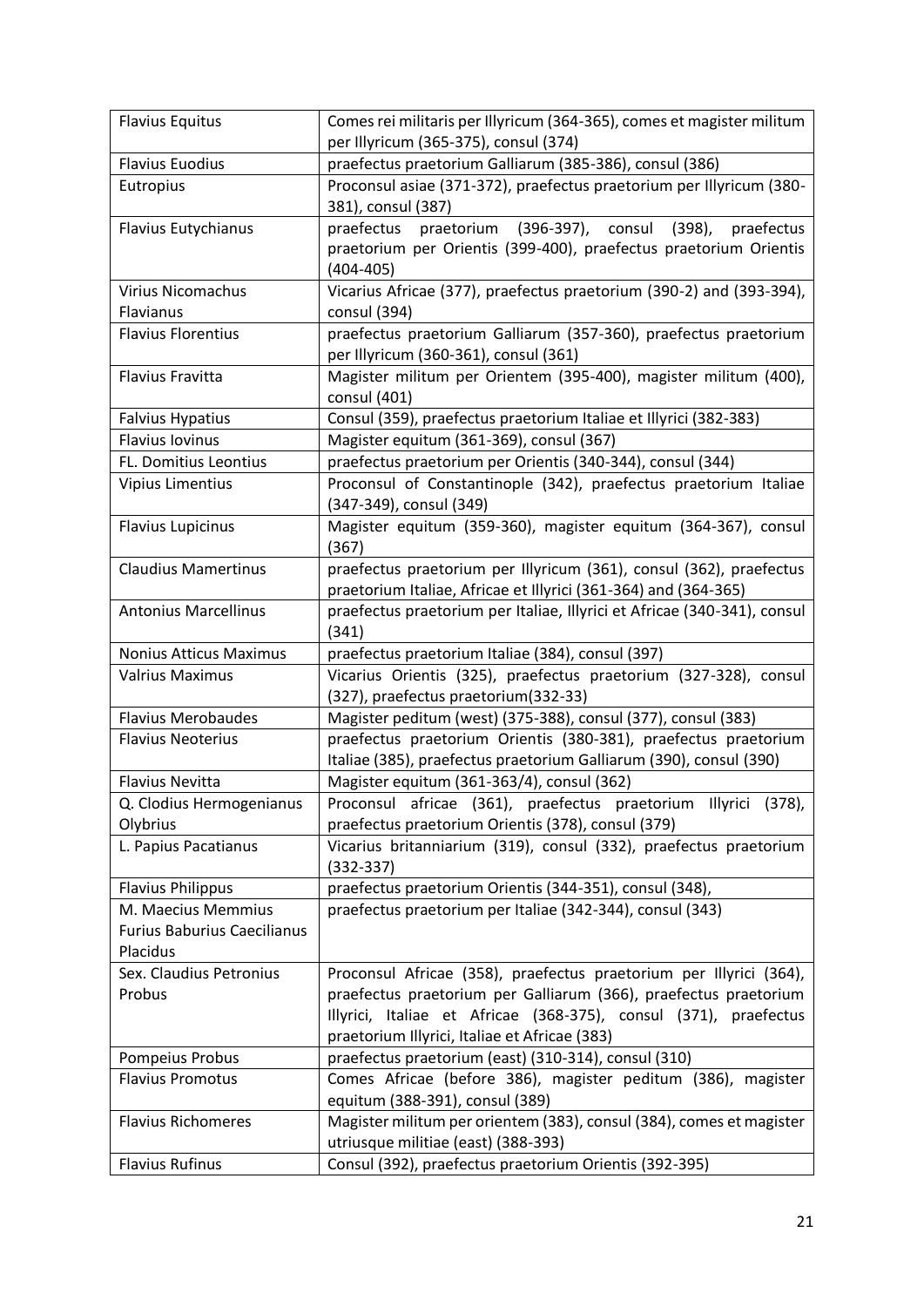| <b>Vulcacius Rufinus</b>         | Consul (347), praefectus praetorium per Illyricum (347-352),       |
|----------------------------------|--------------------------------------------------------------------|
|                                  | praefectus praetorium per Galliarum (354), praefectus praetorium   |
|                                  | Italiae, Illyrici et Africae (3650368)                             |
| <b>Flavius Salia</b>             | Magister equitum (344-348), consul (348)                           |
| <b>Flavius Sallustius</b>        | praefectus praetorium per Galliarum (361-363), consul (363)        |
| <b>Flavius Afranius Syagrius</b> | Proconsul Africae (379), praefectus praetorium (382), consul (382) |
| <b>Flavius Syargrius</b>         | praefectus praetorium Italiae (380-382), consul (381)              |
| Fl. Eutolmius Tatianus           | praefectus praetorium Orientis (388-392), consul (391)             |
| <b>Fabius Titianus</b>           | Consul (337), praefectus praetorium per Galliarum (341-349)        |
| <b>Flavius Timasius</b>          | Comes et magister equitum (386), magister equitum et peditum (388- |
|                                  | 395), consul (389)                                                 |
| Victor                           | Comes rei militaris (362-363), magister equitum (east) (363-c.379) |
|                                  | consul (369)                                                       |

Table 2 contains a comprehensive list of fourth-century officials, both military and administrative, who have fulfilled the post of consul sometime in their career. When analyzing the table a few general tendencies become apparent. The vast majority of the officials who served one or multiple terms as consul did this during or after they held a prestigious position like praetorian prefect or *magister* in the army. The second noteworthy element in this list is the lack of officials who held the office of consul twice, with only one example available in the form of Flavius Merobaudes. A third element of interest is formed by the examples of consulship at the start of a career before the officials held one of the highest ranks. These examples are mainly contained to the period before the reforms in the hierarchical system by Valentinian I. Furthermore, these examples, in which the consulship is held before any other high office, are limited to the administrative side of government, with no examples available of military commanders who held a consulship before their military command.

The general tendencies make it possible to draw a few careful conclusions, even though these conclusions cannot be seen as comprehensive and should be looked at with some caution. The consulship seemed to be a way to distinguish higher officials, at peak of their careers. The position was generally acquired while holding an influential office, something which seems especially true for the *magistri*. This rule does not seem to be true for the administrative side, something which might be explained by the specialization at the start of the fourth century, making it easier for the civil administration to acquire this office before they distinguished themselves. A temporary conclusion that might be drawn based on this table is that the consulship served as a reward to distinguish them from their colleagues and to raise their status.

The analysis made above can be supported with passages from Ammianus Marcellinus' *Res Gestae* and Zosimus' New History. These works show that the addition of the title of consul meant an increase of status and could serve as a reward for their achievements. In passage XIV.11.27 Ammianus notes that Constantius Gallus, is the son of Gallus, who was the sister of Rufinus and Cerealis, and Constantius, the brother of Emperor Constantine. Rufinus and Cerealis were distinguished by the vesture of consul and prefect. Next to the office of praetorian prefect, it is specifically mentioned that they had distinguished themselves as consul. This addition could be seen as something that added to their status as praetorian prefect and could at least be seen on the same level or perhaps even higher as the earlier mentioned law in the *Codex Theodosianus* suggests. Furthermore, this passage hints at status obtained through family members. In this passage the prestige of Gallus was determined by the status held by her brothers. The status of his parents is then associated with the status held by Constantius Gallus himself.<sup>77</sup> The status of the consulship is confirmed in passage XV.5.27, in which Silvanus complains that unworthy men were raised to the consulship, while he and his colleague

<sup>77</sup> Ammianus Marcellinus, *Res Gestae XIV.11.27*.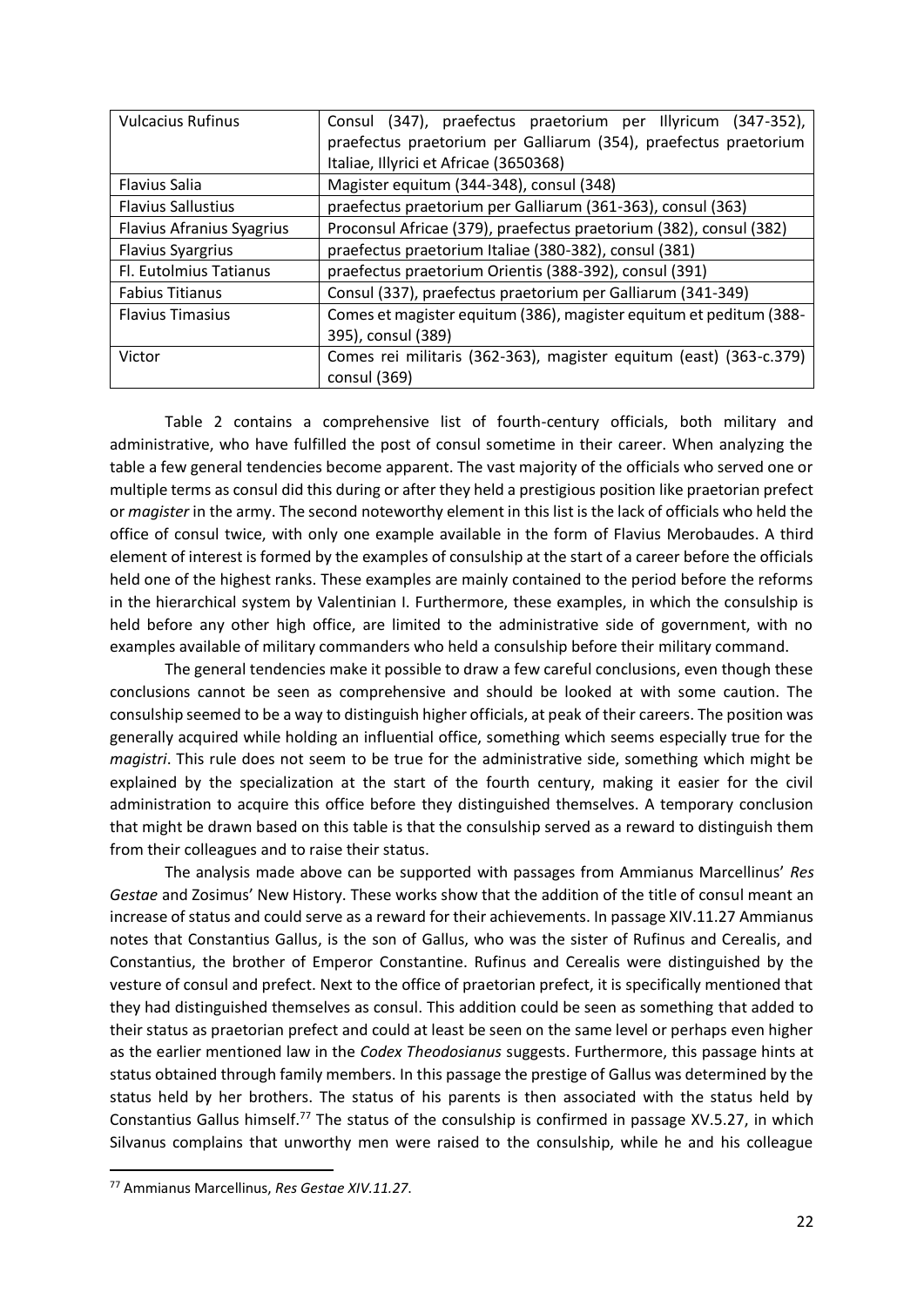Ursicinus were only raised after having completed heavy and repeated tasks for the government. Silvanus clearly distinguished the office of the consul as a special reward, which had to be earned.<sup>78</sup> This is reinforced by passage XVIII.1.1, which mentions the brothers Eusebius and Hypatius, who had been honored with the high title of consul.<sup>79</sup> In passage XXI.12.25 Mamertinus, the praetorian prefect of Illyricum, gets a promotion to consul. This promotion is awarded because he administered his prefect well, with an abundance of supplies, no complaints from the populace, and a feeling of security in time of crisis. This was combined with an encouragement for officials who were submissive, strongly suggests that the consulship was an extremely high reward, even for the highest ranking administrative official in the Roman Empire.<sup>80</sup> This view gets further reinforced with the raising of Jovinus to consul, after his victory on the Alamanni, as shown in passage XXVII.2.10. $^{81}$  An example which strongly supports passage XV.5.27 is given in Zosimus' 4.52, in which it is described that Rufinus was promoted to consul. This passage stands out due to its criticism, which specifically ridicules that he had done nothing noble to earn this position. This ridicule of Zosimus further supports the honor and status of the consulship and that receiving this position would require exceptional actions. $82$  The last example available in the work of Ammianus is passage XXI.6.5, where two praetorian prefects received "*the insignia of the highest magistracy*", clearly placing it above the other high positions that they held previously.<sup>83</sup>

The passages mentioned above provide an insight in the importance of the consulship and position this held for the fourth-century Roman officials. The passages above directly explain the status the consulship held in the eyes of Ammianus Marcellinus and Zosimus. Their histories do, however, also provide an indirect hint towards the status held by certain officials, mentioned in the previous and additional passages, in the form of recognition the title held. Important officials in the Roman Empire were identified and introduced by their rank. This is the case for the title of consul, which seems to be always mentioned when a person has held the position, but also goes for the position of praetorian prefect. The works of Ammianus and Zosimus contain a large number of references to officials, who are identified by the highest office they hold or held. The positions used to identify a person seem to be limited to the highest of the offices, namely the praetorian prefect, commander of the army or patrician, with practically no references to administrative officials below prefect.<sup>84</sup> The lack of these references as a way to identify the position held by an official can be explained in a number of ways. The history written about the fourth century by Ammianus is limited by personal experiences. He travelled the empire as an aide to Ursicinus, which limits the scope of officials he met, but did allow him to get some insights about the higher levels of the empire. The interactions between the lower level administrators and the military commanders were kept to a minimum.<sup>85</sup>

To further analyze the social relations between the lower level military commanders and second grade civil officials the *Codex Theodosianus* will be utilized. The earlier mentioned law 6.14.1 provided an insight on a number of things. The *comes rei militaris* who controlled any province received higher

<sup>78</sup> Ammianus Marcellinus, *Res Gestae XV.5.27*.

<sup>79</sup> Ammianus Marcellinus, *Res Gestae XVIII.1.1*.

<sup>80</sup> Ammianus Marcellinus, *Res Gestae XXI.12.25*.

<sup>81</sup> Ammianus Marcellinus, *Res Gestae XXVII.2.10*.

<sup>82</sup> Zosimus, *New history 4.52*.

<sup>83</sup> Ammianus Marcellinus, *Res Gestae XXI.6.5*.

<sup>84</sup> Ammianus Marcellinus, *Res Gestae XVI.6*; Ammianus Marcellinus, *Res Gestae XVII.6.3*; Ammianus Marcellinus, *Res Gestae XVIII.1.1*; Ammianus Marcellinus, *Res Gestae XIX.12.9*; Ammianus Marcellinus, *Res Gestae XXI.6.4*; Ammianus Marcellinus, *Res Gestae XXI.9*; Ammianus Marcellinus, *Res Gestae XXII.3.6*; Ammianus Marcellinus, *Res Gestae XXVI.5.14*; Ammianus Marcellinus, *Res Gestae XXVIII.2.5*; Ammianus Marcellinus, *Res Gestae XXIX.2.9.*

<sup>85</sup> Crump, 'Ammianus and the late Roman army', 92-94.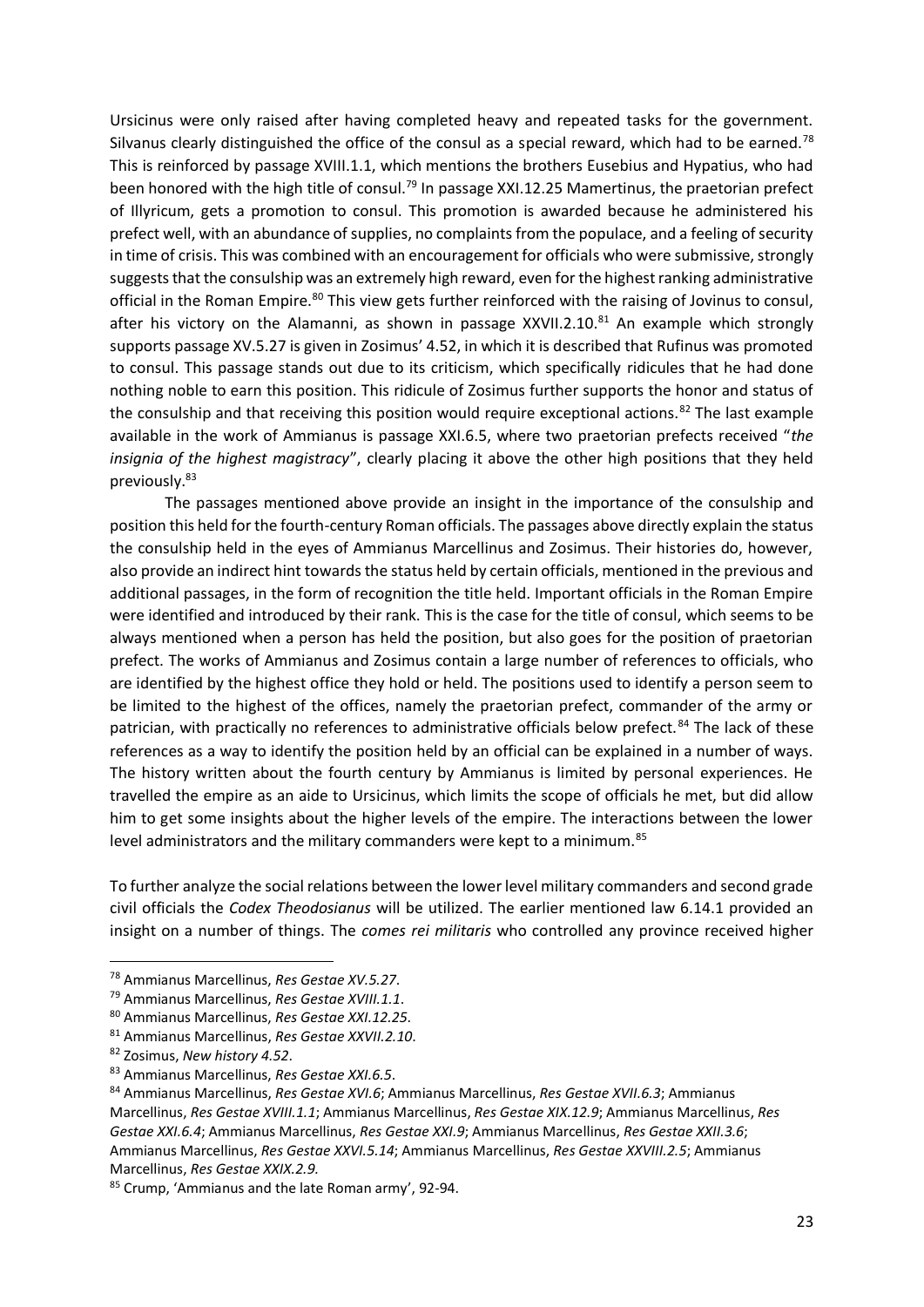respect than the proconsuls. This rule implies that the proconsuls were in a complex position, in which they would hold a higher status than *comes rei militaris* who did not hold a province and hold a higher status than any of the other governors, which was already proven by their different title. Despite their equality in ranking when regarding their ranking, where they held the same hierarchical title as the *duces*, *comes rei militaris*, and vicars, they were regarded as having lower social status.

The position held by the military commanders of the proconsular provinces was different from the status of the commanders of the regular provinces. This difference in status is illustrated by law 6.14.3, which states that the *comes rei militaris* were placed on the same level as *duces* who controlled a province. This law specifically excludes Egypt and Pontus, indicating a higher status held by these two provinces. The difference in status between a *dux* commanding Egypt compared to a *comes rei militaris* is illustrated by passage XXIII.3.4-5 of Ammianus Marcellinus' work, previously mentioned in chapter 01. The significance of the *dux* of Egypt is illustrated by this passage due to the explicit way of mentioning the previous command of Sebastianus, adding to his prestige and status. This form of mentioning the previous commands of an official falls in the same category as the way of mentioning the rank of praetorian prefect and consul as a way to point out distinctive achievements of an official. This distinction in the passage most likely places the command of the *dux Aegypti* over the command of a regular count. A result of this distinction is that military commanders who held this position at any point were regarded as higher as commanders who only commanded regular border provinces.<sup>86</sup> The elevated status held by the commander of Egypt is reinforced by passage XXI.11.2 in the *Res Gestae*, in which Artemius is identified as an ex-commanders of Egypt, styled *duce* in the source. The title is again used to point out the status held by that official.<sup>87</sup>

This did not mean that the rank of a *comes rei militaris* was not used to distinguish the status of an official. The status of the *comes rei militaris* is established by passage XXVI.5.1-3 of the *Res Gestae*, in which the emperors divide the commanders of the army between them. In this passage the commander Aequitius is introduced as only a *comes rei militaris* and not a *magister*, like the other commanders mentioned. This indicates that the status of the commander is clearly lower than the *magistri* who are in charge of the other elements of the army.<sup>88</sup> The status of the *comes rei militaris* is also used to establish the status of an official, after he held the command. In passage XX.4.18, which describes the declaration to emperor of Julian a man called Maurus is mentioned, with the specification that he would later be a *comes rei militaris*, something which was obviously meant to indicate the rank and status he would hold at his highest command. Passage XXVI.5.14 mentions Cretio, who is named a former *comes*, which was formerly mentioned in passage XXI.7.4, when he held the command. In the former passage the rank is used to indicate the status of Cretio, while in the latter it is used to indicate the command he held in a certain situation, not necessarily indicating the status attached to the command.<sup>89</sup> In the work by Zosimus there is no indication of the usage of the title of *comes rei militaris* that clearly points towards the status of an official, making a comparison of the two authors impossible.

The status was elevated above the rank of normal governors by title. In the cases in which Ammianus and Zosimus mention the governors of a province, it is always to point out that an official is the current governor of the province in question, while it is never used as a status symbol to refer back to. In passage 4.41 of Zosimus' *New History* Hilarius was made governor of Palestine, but no further indication of the status held by this title was made.<sup>90</sup> In passage XV.3.7 of Ammianus' work Africanus is merely mentioned as the governor of Pannonia Secunda, not indicating any status held by

<sup>86</sup> *Codex Theodosianus,* 6.14.3; Ammianus Marcellinus, *Res Gestae XXIII.3.4-5*.

<sup>87</sup> Ammianus Marcellinus, *Res Gestae XXI.11.2*.

<sup>88</sup> Ammianus Marcellinus, *Res Gestae XXVI.5.1-3*.

<sup>89</sup> Ammianus Marcellinus, *Res Gestae XXVI.5.14*; Ammianus Marcellinus, *Res Gestae XXI.7.4*.

<sup>90</sup> Zosimus, *New history 4.41.*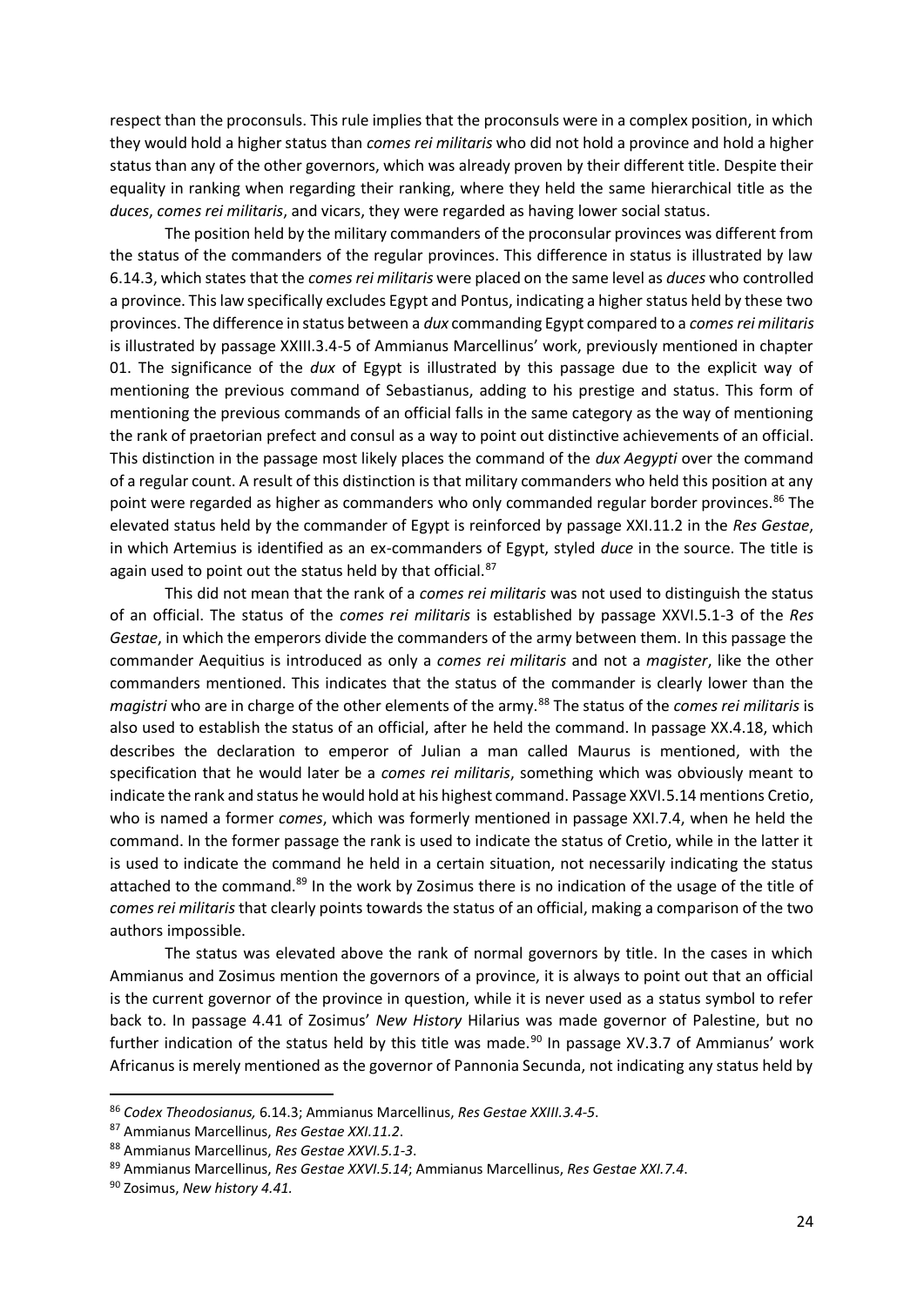this.<sup>91</sup> Other passages are limited to the same designation of officials, without the indication of a past governor post held by any of the officials, what would indicate the prestige of this post. This is different for the proconsuls. In passage XXXVIII.4.3, Ampelius is introduced as an official who has been raised twice to the position of proconsul, clearly indicating the status of Ampelius through this achievement. Another use of the title of proconsul to indicate the status held by an official is the indication of a former proconsul, clearly meant as a distinguishing factor when indicating the official.

When looking at the status held by several officials it is important to analyze the difference between the hierarchical position held and the status as indicated in the sources. While in the hierarchy the patricians, praetorian prefects and *magistri* form the highest officials, the status of these officials is regarded as lower than the status held by a consul. The consulship is clearly used as a method to distinguish officials from their lesser achieving colleagues. The consulship served as a reward to raise the status held by an official and when the consulship was held at a certain point in their career this would be used to indicate their status. The inclusion of the consulship changes the relationship between the highest officials when comparing someone who held to consulship to someone who had not hold the consulship. The status held by the second level of officials is harder to determine due to the lack of references in the sources. The position held by the proconsul is lower than the position held by the other officials, proven by law 6.14.1 in the *Codex Theodosianus*. The status of the position of proconsul was, however, still a way to indicate the status of an official. In the sources available the *duces* and *comes rei militaris* did not receive a large amount of attention. The status of the *comes rei militaris* is indicated as being lower than that of the *magistri*, in line with the position they held in the military hierarchy. Exceptions are the sources which distinguished the status of the commanders of normal provinces and the commanders of Egypt and Pontus, indicated with the help of the *Codex Theodosianus*. The *duces* of the special provinces held a higher status than the commanders of normal border regions and would serve as a way to distinguish their status.

#### **2.3 Social mobility in the higher rankings**

In the fourth-century hierarchical system social mobility played an important role. The senatorial class acquired the rank of *clarissimus* by default. This was also the case when your father was of a higher rank. The higher rankings were only obtainable by tenure of the adhering office.<sup>92</sup> The result of this rule was the need for social mobility, in order to increase in ranking. This increase in ranking came in the form of several developments, including the introduction of barbarian commanders to the highest positions in the army and plotting against fellow administrators to curry favor with the emperor.

An example of the plotting of the administrators at the court of the emperor is given in the form of Silvanus, a Frank who was *magister peditum* in Gaul and declared Augustus by his troops at Cologne, illustrated by passage XV.5.4 in the *Res Gestae*. In order to frame Silvanus and arouse suspicion with the emperor several officials at the emperor's court, including the praetorian prefect, Lampadius, forged a letter which states Silvanus' intention to ascending to the throne of the emperor. Additionally the praetorian prefect arranged that his conspirators gained the position of consul, while he hoped for a reward from the emperor. The scheme set up by the praetorian prefect was aimed to increase the status off all of the conspirators by various means, while decreasing the status held by their target, which would lead to his declaration to Augustus and his death 28 days later.<sup>93</sup> These manipulations at the court of the emperor were not scarce. The position of Ursicinus, whose career

<sup>91</sup> Ammianus Marcellinus, *Res Gestae XV.3.7*.

<sup>92</sup> Jones, *The later Roman Empire 285-602*, 528.

<sup>93</sup> Ammianus Marcellinus, *Res Gestae XV.5.4*.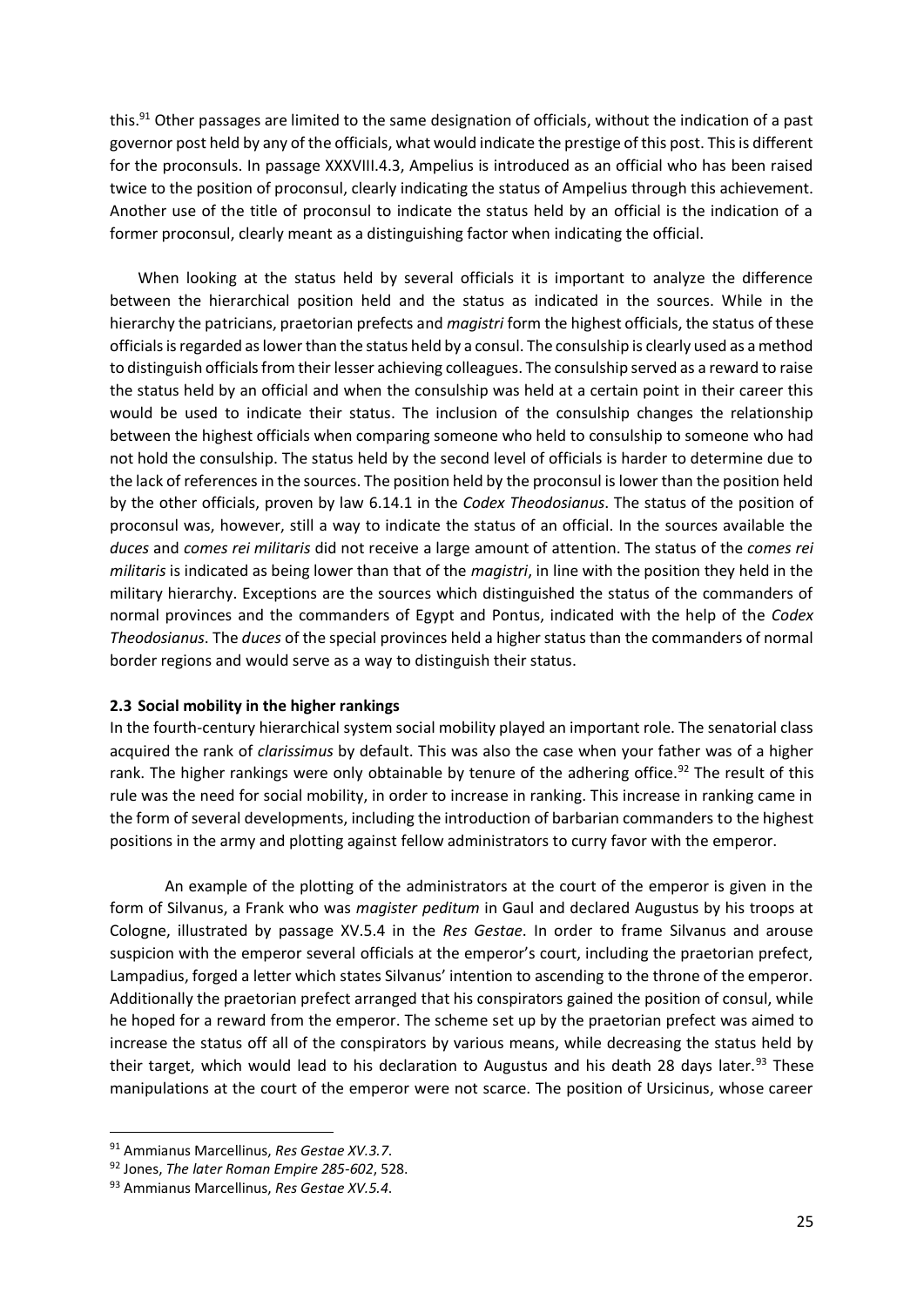was discussed in chapter 01, at the court of Constantius was compromised by rumors. The rumors, discussed in passage XX.2.1-3 in the *Res Gestae* eventually lead to his early retirement. The passage does not mention whether or not Ammianus knew who plotted against Ursicinus to possibly increase his status at the court.<sup>94</sup> The decrease in status and fall from favor with the emperor was not limited to these two cases. In passage XVI.6.1-3 of Ammianus' work Arbetio, a man of consular rank, was accused of wanting to obtain the position of emperor, even though he had already risen from a common soldier to the position of highest military commander. This example shows the possibility of growth of rank and status in the fourth-century Roman Empire, where a common soldier was promoted to the highest obtainable military rank as well as the consulship, adding to his status and prestige.

The normal soldier was not the only group that would rise in the ranks of the fourth-century elite. Over the course of the fourth-century the barbarian tribes would increase their status and be admitted into the higher ranks of the military and even obtain the position of consul. In the second half of the fourth empire a large number of the military officers were of barbarian descend and fulfilled the position of *Magister, comes rei militaris,* or *duces.* Of the 60 known *magistri* in the second half of the fourth-century, 18 were of barbarian origin, of the 43 *comes rei militaris* 12 were barbarian and of the 41 *duces* 10 were barbarian. This meant that 27.78% of the officers was of barbarian descent. Of these officers, Nevitta, as mentioned in passage XXI.10.7, was the first to be raised to the position of consul in 362, opening the highest civil position up to the outsiders.<sup>95</sup> While not much was known about the position and status of these barbarian commanders, their existence becomes increasingly more important to the Roman Army, proven by the large number of high commanders that were of barbarian origin and even the chance to raise to the position of consul, which was highly prestigious as shown above.

In the fourth century plotting against other administrators happened on a regular basis. This appears to have been done in order to increase the status of the conspirators, while ruining the career of the official who is plotted against. Next to these plots which are aimed at a decrease in status, there was barbarization of the army, resulting in the increase in status for this group of officials. In the second half of the fourth century 27.78% of the military commanders would be of barbarian origin, opening the way to an increase in status and even the consulship.

<sup>94</sup> Ammianus Marcellinus, *Res Gestae XX.2.1-3*.

<sup>95</sup> Ammianus Marcellinus, *Res Gestae XXI.10.7*; Jones, Martindale, and Morris, *The prosopography*, 626-627; Elton, *Warfare in Roman Europe*, 148; Nicasie, *Twilight of empire*, 115.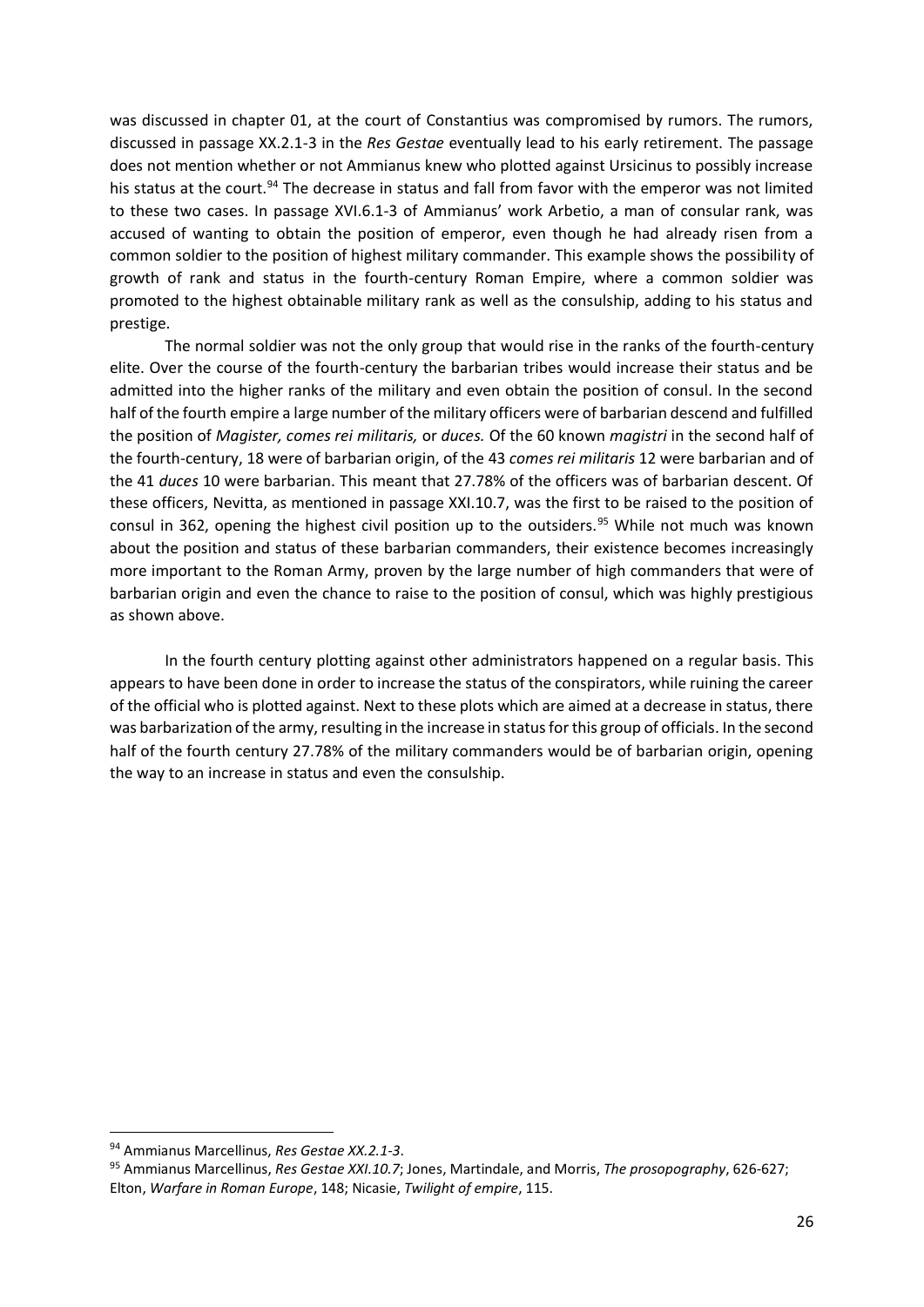### **Conclusion**

Over the course of this thesis and attempt has been made to solve the issues around the hierarchy and status of the higher officials in the Roman Empire. To solve this question a range of sources has been used as well as modern insights about the hierarchy. In the first chapter the Hierarchical system of the Roman Empire has been analyzed in two parts. First the military hierarchy was analyzed and the relative positions of the *magistri*, *comes rei militaris* and *duces* was determined. The second part of this chapter was aimed at the incorporation of the administrative officials in the form of the praetorian prefect, vicar and governors. The result of this incorporation was a complex system in which the hierarchical position was strongly connected between the two sides of the government. In the second chapter the addition of the status of the Roman Officials was made. The majority of this chapter was spent on the analysis of the status compared to the hierarchical position as explained in chapter 01.

The fourth-century military system was filled with complex connections and uncertainties, as well as differences between the East and West. The hierarchical system's development appears to have been completed in the first half of the fourth century, creating a system of *magistri*, *duces* and *comes rei militaris*. In the analysis made in this thesis it is suggested that the *magistri peditum* and *equitum* originally and later the *magistri in praesentalis*, formed the highest commanders in the army, in both the East and the West. In the western part of the Empire the two *magistri in praesentalis* were supported by a subordinate *magister equitum* in Gaul. In the eastern part fo the Empire the two *magistri in praesentalis* were supported by three *magistri militum*, who commanded small regional armies of their own. In both parts of the empire the connection between the *duces* and *comes rei militaris* is complex. However, arguments can be made that the position of the *comes rei militaris* is elevated above the *duces*, supported by the *Notitia Dignitatum* that places the commanders higher, as well as the higher position of the *comitatenses* in which the *comes rei militaris* served.

The hierarchical ranking of the military commanders to the civil officials makes the already explained system even more complex. The hierarchical position of the administrators compared to the commanders is determined by their ranking. The ranking of the two sides seems to have changed over the course of the fourth century, increasing the hierarchical position of the military side. Under the reign of Valentinian I a new system was introduced, which formed the main subject of analysis in this thesis.This system divided the offices in *clarissimi, spectabilis and illustri*. The normal governors were *clarissimi*, the *duces, comes rei militaris*, *proconsuls* and vicars were spectabilis and the *magistri* and praetorian prefects were *illustri*. the first group, formed by the *praeses, correctors,* and *consularis* has been determined as having the lowest hierarchical ranking and status. The *spectabilis* was less uniform as the title suggests. The position of the *proconsul* appears to have been regarded as the lowest. Laws in the *Codex Theodosianus* dictated that the relative position held by the *duces* and *comes rei militaris* compared to the vicars was equal. In practice the administrative side took precedence over the military commanders. In the third group the relative position of the praetorian prefect and the *magistri* appears to have the same distinction as found in the second group. Even though both officials has the same title, the administrative side took precedence over the military commanders when it came to cases in court and controlling the supplies needed by the army.

The last subject of research was the added element of status to the already complex hierarchical system. The largest addition to this system was the title of consul, which appeared to have had a great deal of prestige and status. Several examples in the sources showed the importance in this office and the way of using the consulship as a way to distinguish officials from their colleagues. Someone who held the consulship was regarded as off a higher status than the other officers. When comparing two officials who both had the consulship seniority and the additional offices appeared to have been of great importance. The status of the second grade military commanders, the vicar and the *proconsul* are less well known. The sources did no illustrate a different image than the hierarchical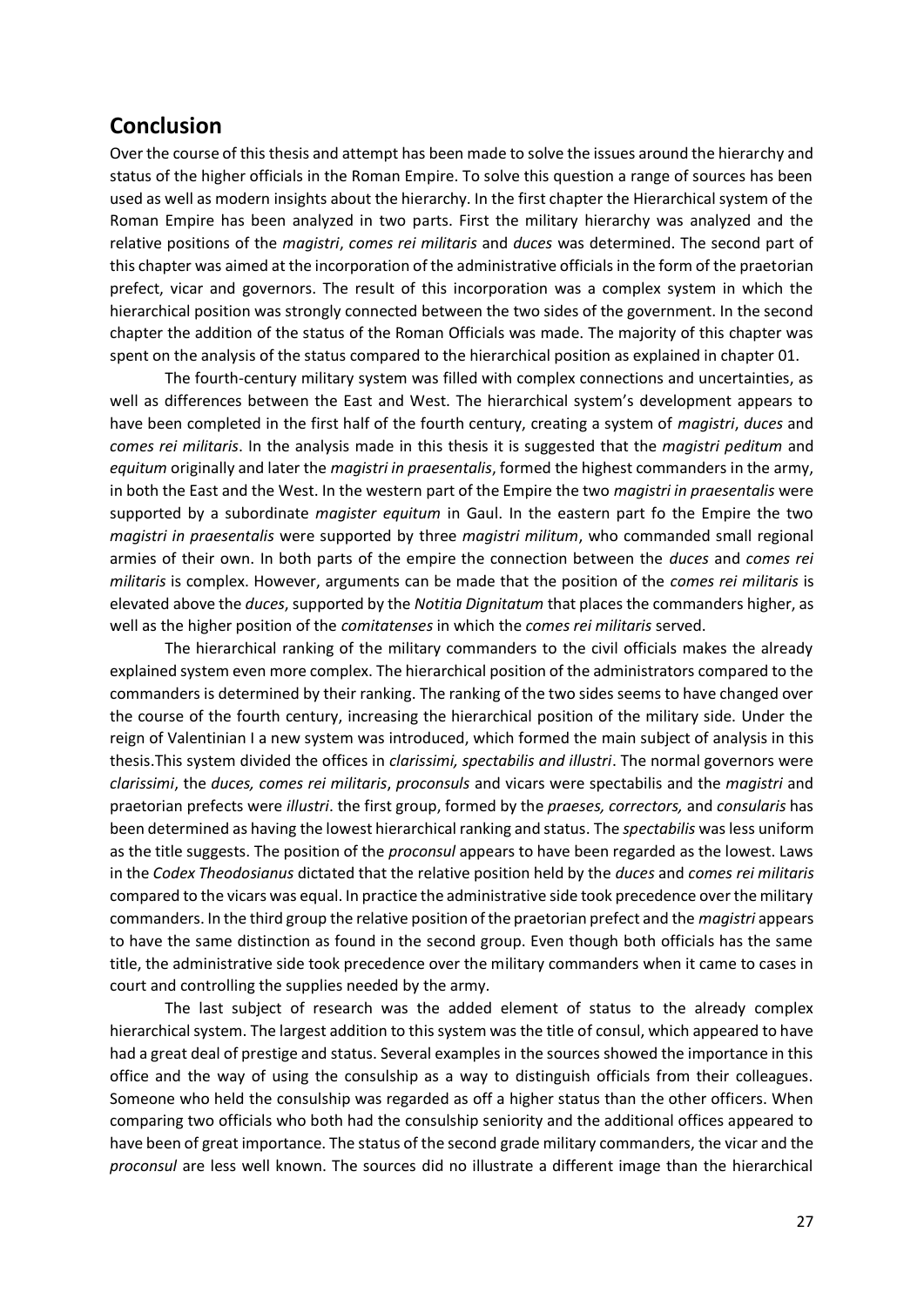ranking already suggested. An addition to the status of the *comes rei militaris* and *duces* can, however, be made. The hierarchical ranking of the *duces* was regarded as lower than the ranking of the *comes rei militaris*. The status of the *dux Aegypti* differentiated from this model, as illustrated by the sources. This special position was used as a distinction for a commander, while he held the position of *comes rei militaris*, which should have been regarded as equal and most likely higher. This indicates that the special proconsular provinces served as an extra addition to the status held by an official, the same way as it increased the status held by the proconsul compared to the other governors.

In this thesis an attempt has been made to clarify the complex hierarchical system and the status connected to these positions. Finding a definitive answer proved impossible, but a suggestion to how this system functioned could be made. In order to create a more comprehensive hierarchical system research has to be done towards all higher Roman officials and not only the higher military commanders and administrators who control an area. Additionally the range of sources has to be extended to be able make a better reconstruction of the hierarchical system and the status connected to different offices.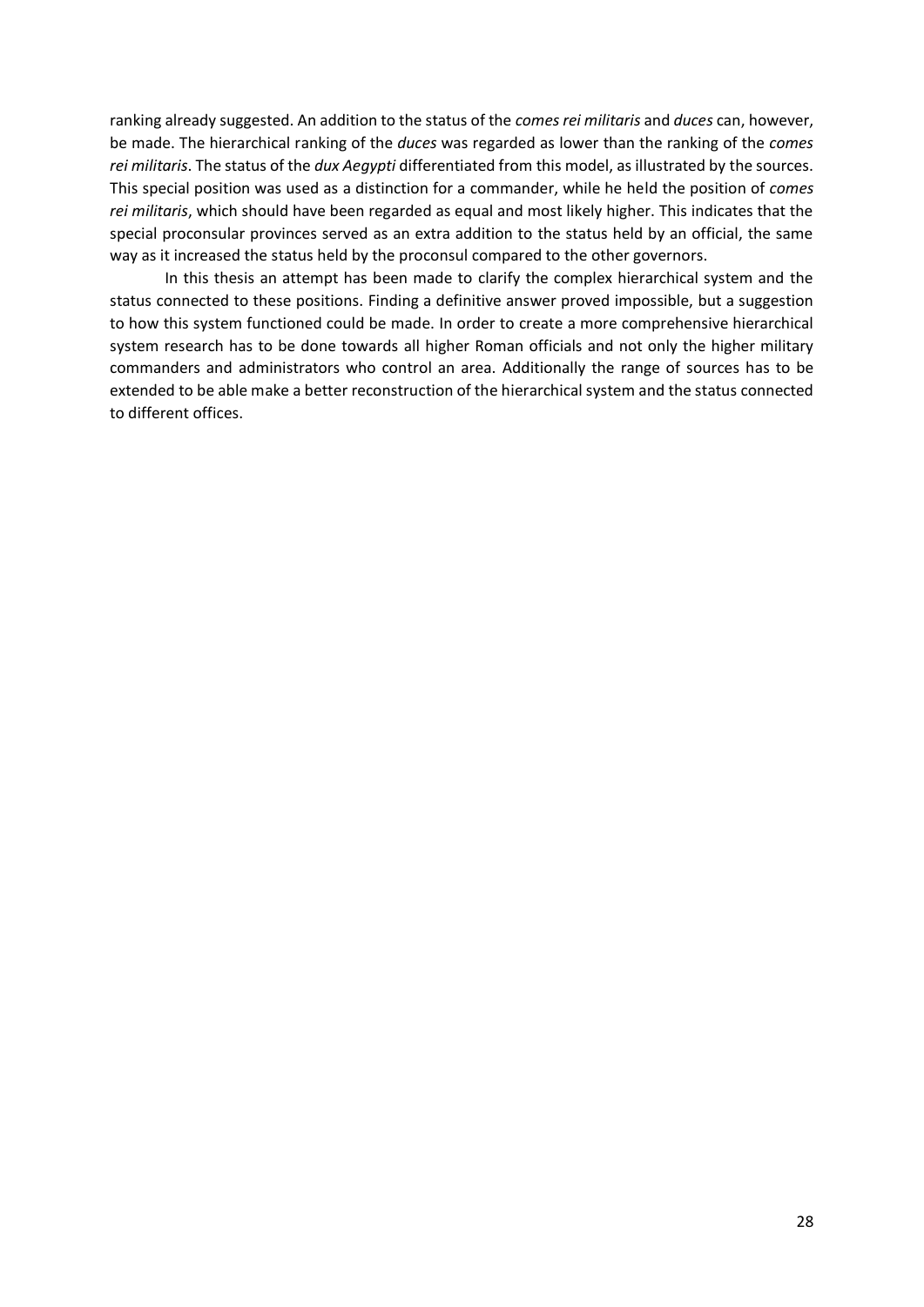# **Bibliography**

- Blois, Lukas de, *The policy of the emperor Gallienus* (Leiden, 1976).
- Boak, Arthur E.R., 'The Roman magistri in the civil and military service of the empire', *Harvard Studies in Classical Philology* 26 (1915), 73-164.
- Böhme, Horst Wolfgang, *Römische Beamtenkarrieren: Cursus honorum* (Stuttgart, 1977).
- Bury, John B., 'The provincial list of Verona', *The Journal of Roman Studies* 13 (1923), 127- 151.
- Crump, Gary A., 'Ammianus and the late Roman army', *Zeitschrift für Alte Geschichte* 22 (1973).
- Elton, Hugh, *Warfare in Roman Europe AD 350-425* (Oxford, 1997).
- Finley, Moses I., *The ancient economy* (Los Angeles, 1973).
- Harries, Jill, *Imperial Rome AD 284 to 363: the new empire* (Edinburgh, 2012).
- Hoffmann, Dietrich, *Das spätrömische Bewegungsheer und die Notitia Dignitatum* (Düsseldorf, 1969).
- Isaac, Benjamin, 'The meaning of the terms *limes* and *limitanei*', *The Journal of Roman Studies* 78 (1988), 125-147.
- John F. Matthews, *Laying down the law: a study of the Theodosian Code* (London, 2000).
- Jones, Arnold H.M., *The later Roman Empire 285-602: a social economic and administrative survey* (Oxford, 1964).
- Kelly, Gavin, *Ammianus Marcellinus: the allusive historian* (Cambridge, 2008).
- Kulikowski, Michael, 'The "Notitia Dignitatum" as a historical source', *Historia Zeitschrift für Alte Geschichte* 49 (2000), 358-377.
- Mann, John C., '*Duces* and *comites* in the 4th century', in: D.E. Johnston (ed.), *The Saxon Shore* (London, 1977), 11-14.
- Mennen, Inge, *Power and status: administration, appointment policies and social hierarchies in the Roman Empire, AD 193-284* (Enschede, 2010).
- Mommsen, Theodor, 'Das Römische Militärwesen Seit Diocletian', *Hermes* 24 (1889), 195- 279.
- Nicasie, Martinus J., *Twilight of empire: the Roman army from the reign of Diocletian until the battle of Adrianople* (Amsterdam, 1998).
- Noethlichs, Karl L., 'Zur Entstehung der Diözesen als Mittelinstanz des spätrömischen Verwaltungssystems', *Historia: Zeitschrift für Alte Geschichte* 31 (1982), 70-81.
- O'Flynn, John Michael, *Generalissimos of the Western Roman Empire* (Alberta, 1983).
- Potter, David S., *The Roman Empire at bay AD 180-395* (London, 2004).
- Revell, Louise, *Ways of being Roman: discourses of identity in the Roman West* (Oxford, 2016).
- Ridley, Ronald T., *Zosimus new history: a translation with commentary* (Sydney, 2006).
- **•** Rostovtzeff, Michael, *The social and economic history of the Roman Empire (Oxford, 1957).*
- Sarantis, Alexander, 'Waging war in late Antiquity', in: Alexander Sarantis and Neil Christie (ed.), *War and warfare in late Antiquity: current perspectives* (Leiden, 2013), 1-98.
- Seston, William, 'Du "comitatus" de Dioclétien aux "comitatenses" de Constantin', *Historia: Zeitschrift für Alte Geschichte* 4 (1955), 284-296.
- Slootjes, Daniëlle, *The governor and his subjects in the later Roman Empire* (Leiden, 2006).
- Southern, Pat and Dixon, Karen R., *The late Roman army* (London, 1996).
- Southern, Pat, *The Roman army: a social and institutional history* (Oxford, 2006).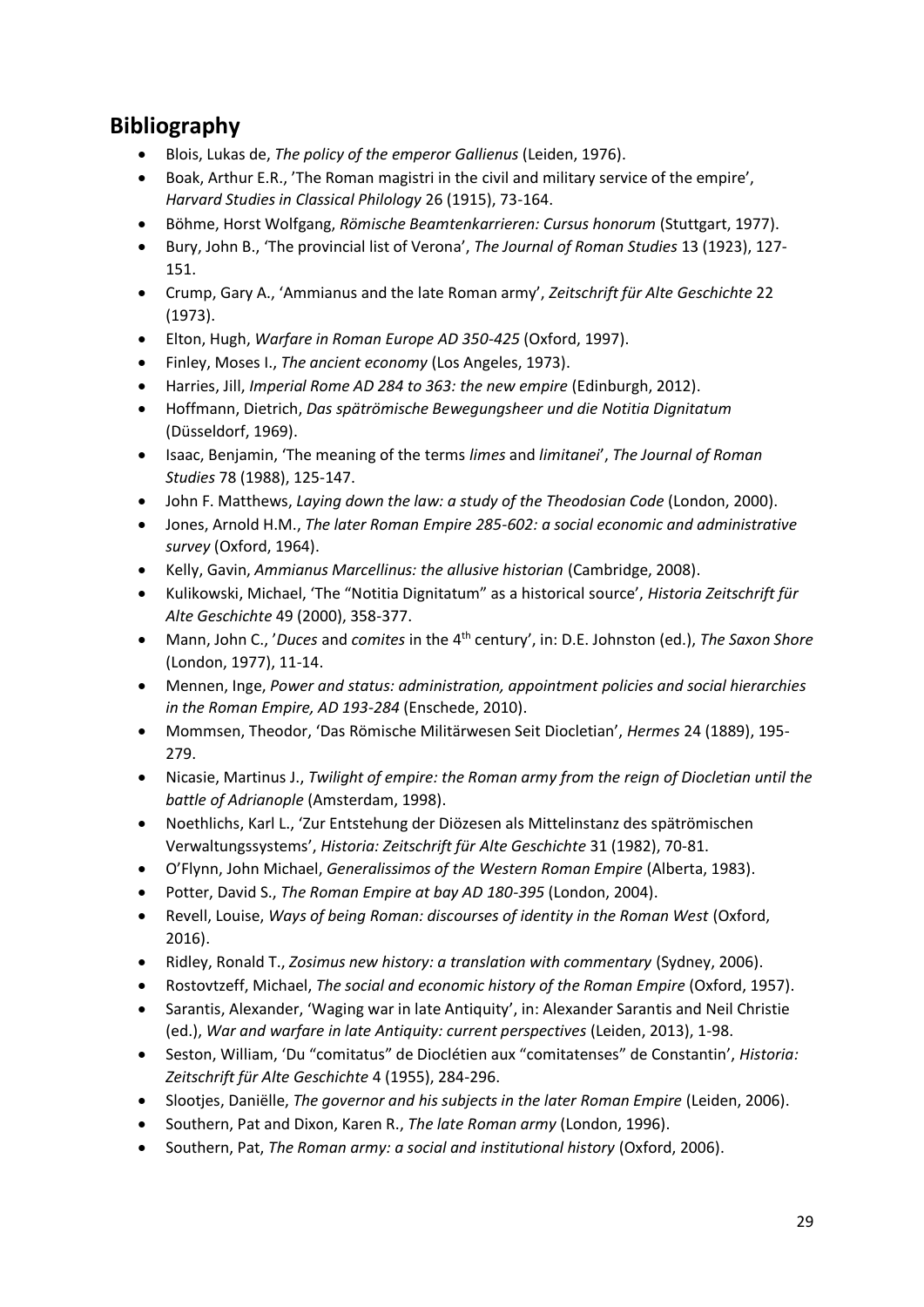- Staveley, E. Stuart, 'The nature and aims of the patriciate', *Historia: Zeitschrift für Alte Geschichte* 32 (1983), 24-57.
- Williams, Stephen and Friell, Gerard, *Theodosius: the empire at bay* (London, 1994).